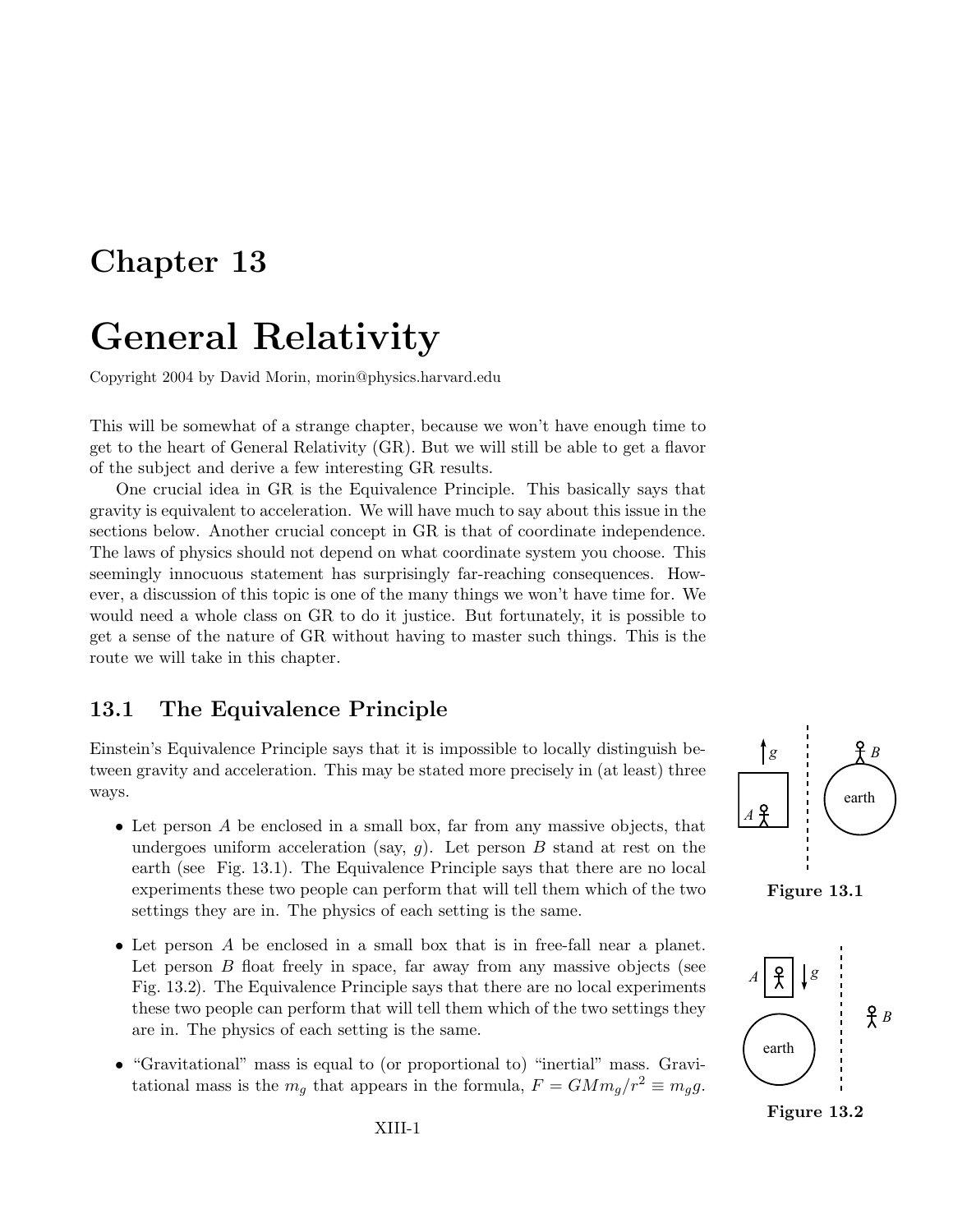Inertial mass is the  $m_i$  that appears in the formula,  $F = m_i a$ . There is no a priori reason why these two m's should be the same (or proportional). An object that is dropped on the earth will have acceleration  $a = (m_q/m_i)g$ . For all we know, the ratio  $m_q/m_i$  for plutonium is different from that for copper. But experiments with various materials have detected no difference in the ratios. The Equivalence Principle states that the ratios are equal for any type of mass.

This definition of the Equivalence Principle is equivalent to, say, the second one above for the following reason. Two different masses near  $B$  will stay right where they are. But two different masses near A will diverge from each other if their accelerations are not equal.

These statements are all quite believable. Consider the first one, for example. When standing on the earth, you have to keep your legs firm to avoid falling down. When standing in the accelerating box, you have to keep your legs firm to maintain the same position relative to the floor (that is, to avoid "falling down"). You certainly can't naively tell the difference between the two scenarios. The Equivalence Principle says that it's not just that you're too inept to figure out a way to differentiate between them, but instead that there is no possible local experiment you can perform to tell the difference, no matter how clever you are.

REMARK: Note the inclusion of the words "small box" and "local" above. On the surface of the earth, the lines of the gravitational force are not parallel; they converge to the center. The gravitational force also varies with height. Therefore, an experiment performed over a non-negligible distance (for example, dropping two balls next to each other, and watching them converge; or dropping two balls on top of each other and watching them diverge) will have different results from the same experiment in the accelerating box. The equivalence principle says that if your laboratory is small enough, or if the gravitational field is sufficiently uniform, then the two scenarios look essentially the same. ♣

### 13.2 Time dilation

The equivalence principle has a striking consequence concerning the behavior of clocks in a gravitational field. It implies that higher clocks run faster than lower clocks. If you put a watch on top of a tower, and then stand on the ground, you will see the watch on the tower tick faster than an identical watch on your wrist. When you take the watch down and compare it to the one on your wrist, it will show more time elapsed.<sup>1</sup> Likewise, someone standing on top of the tower will see a clock on the ground run slow. Let's be quantitative about this. Consider the following two scenarios.

<sup>1</sup>This will be true only if you keep the watch on the tower for a long enough time, because the movement of the watch will cause it to run slow due to the usual special-relativistic time dilation. But the (speeding-up) effect due to the height can be made arbitrarily large compared to the (slowing-down) effect due to the motion, by simply keeping the watch on the tower for an arbitrarily long time.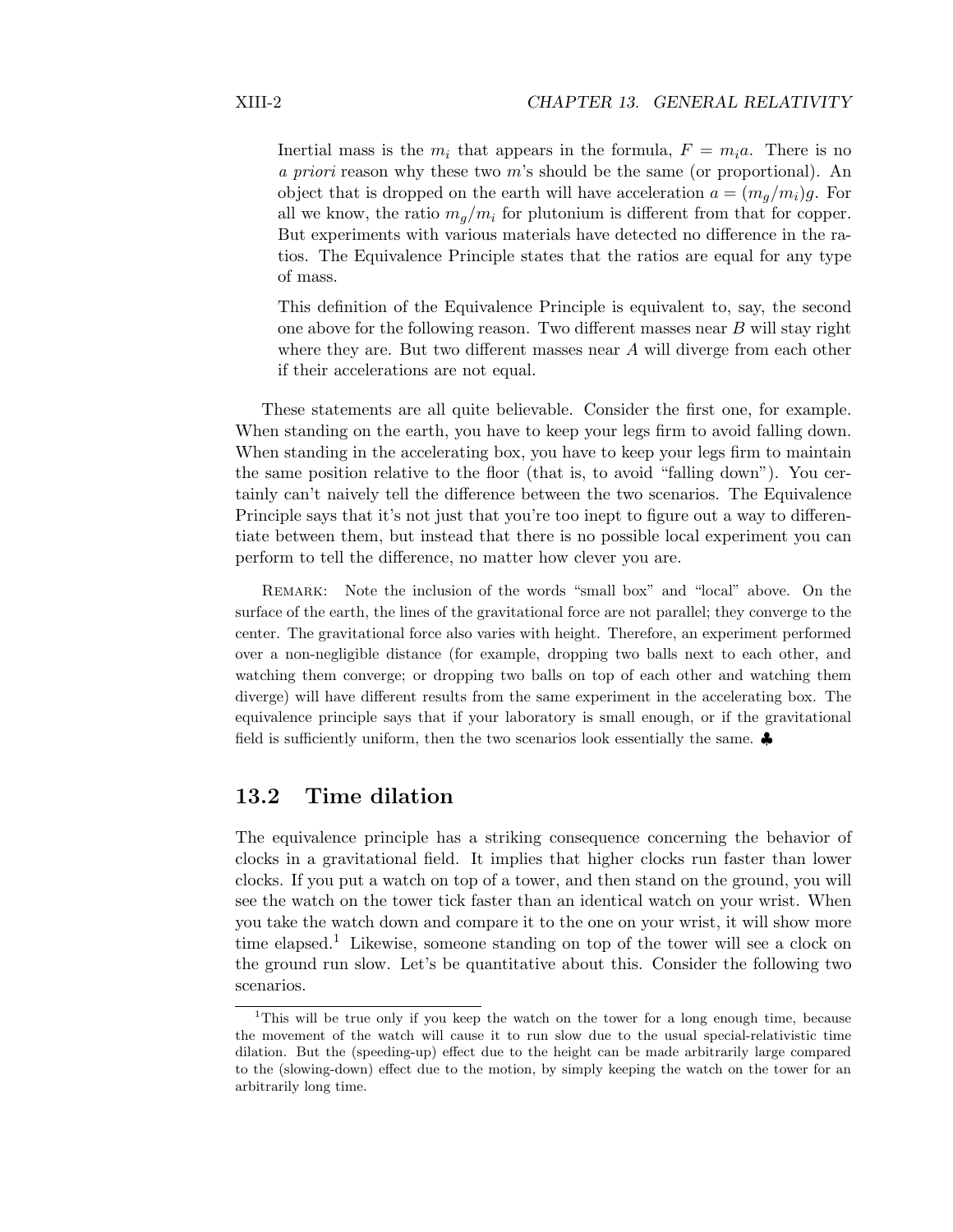#### 13.2. TIME DILATION XIII-3

- A light source on top of a tower of height h emits flashes at time intervals  $t_s$ . A receiver on the ground receives the flashes at time intervals  $t_r$  (see Fig. 13.3). What is  $t_r$  in terms of  $t_s$ ?
- A rocket of length h accelerates with acceleration g. A light source at the front end emits flashes at time intervals  $t_s$ . A receiver at the back end receives the flashes at time intervals  $t_r$  (see Fig. 13.4). What is  $t_r$  in terms of  $t_s$ ?

The equivalence principle tells us that these two scenarios look exactly the same, as far as the sources and receivers are concerned. Hence, the relation between  $t_r$  and  $t<sub>s</sub>$  is the same in each. Therefore, to find out what is going on in the first scenario, we will study the second scenario (because we can figure out how this one behaves).

Consider an instantaneous inertial frame, S, of the rocket. In this frame, the rocket is momentarily at rest (at, say,  $t = 0$ ), and then it accelerates out of the frame with acceleration g. The following discussion will be made with respect to the frame S.

Consider a series of quick light pulses emitted from the source, starting at  $t = 0$ . The distance the rocket has traveled out of S at time t is  $gt^2/2$ , so if we assume that  $t_s$  is very small, then we may say that many light pulses are emitted before the rocket moves appreciably. Likewise, the speed of the source, namely  $gt$ , is also very small. We may therefore ignore the motion of the rocket, as far as the light source is concerned.

However, the light takes a finite time to reach the receiver, and by then the receiver will be moving. We therefore *cannot* ignore the motion of the rocket when dealing with the receiver. The time it takes the light to reach the receiver is  $h/c$ , at which point the receiver has a speed of  $v = g(h/c)$ . <sup>2</sup> Therefore, by the usual classical Doppler effect, the time between the received pulses is  $3^3$ 

$$
t_r = \frac{t_s}{1 + (v/c)}.
$$
\n(13.1)

Therefore, the frequencies,  $f_r = 1/t_r$  and  $f_s = 1/t_s$ , are related by

$$
f_r = \left(1 + \frac{v}{c}\right) f_s = \left(1 + \frac{gh}{c^2}\right) f_s. \tag{13.2}
$$

Returning to the clock-on-tower scenario, we see (using the equivalence principle) that an observer on the ground will see the clock on the tower running fast, by a factor  $1 + gh/c^2$ . This means that the upper clock really is running fast, compared

*h*

Figure 13.3



Figure 13.4

<sup>&</sup>lt;sup>2</sup>The receiver moves a tiny bit during this time, so the " $h$ " here should really be replaced by a slightly smaller distance. But this yields a negligible second-order effect in the small quantity  $gh/c<sup>2</sup>$ , as you can show. To sum up, the displacement of the source, the speed of the source, and the displacement of the receiver are all negligible. But the speed of the receiver is quite relevant.

 ${}^{3}$ Quick proof of the classical Doppler effect: As seen in frame  $S$ , when the receiver and a particular pulse meet, the next pulse is a distance  $ct_s$  behind. The receiver and this next pulse then travel toward each other at relative speed  $c + v$  (as measured by someone in S). The time difference between receptions is therefore  $t_r = ct_s/(c + v)$ .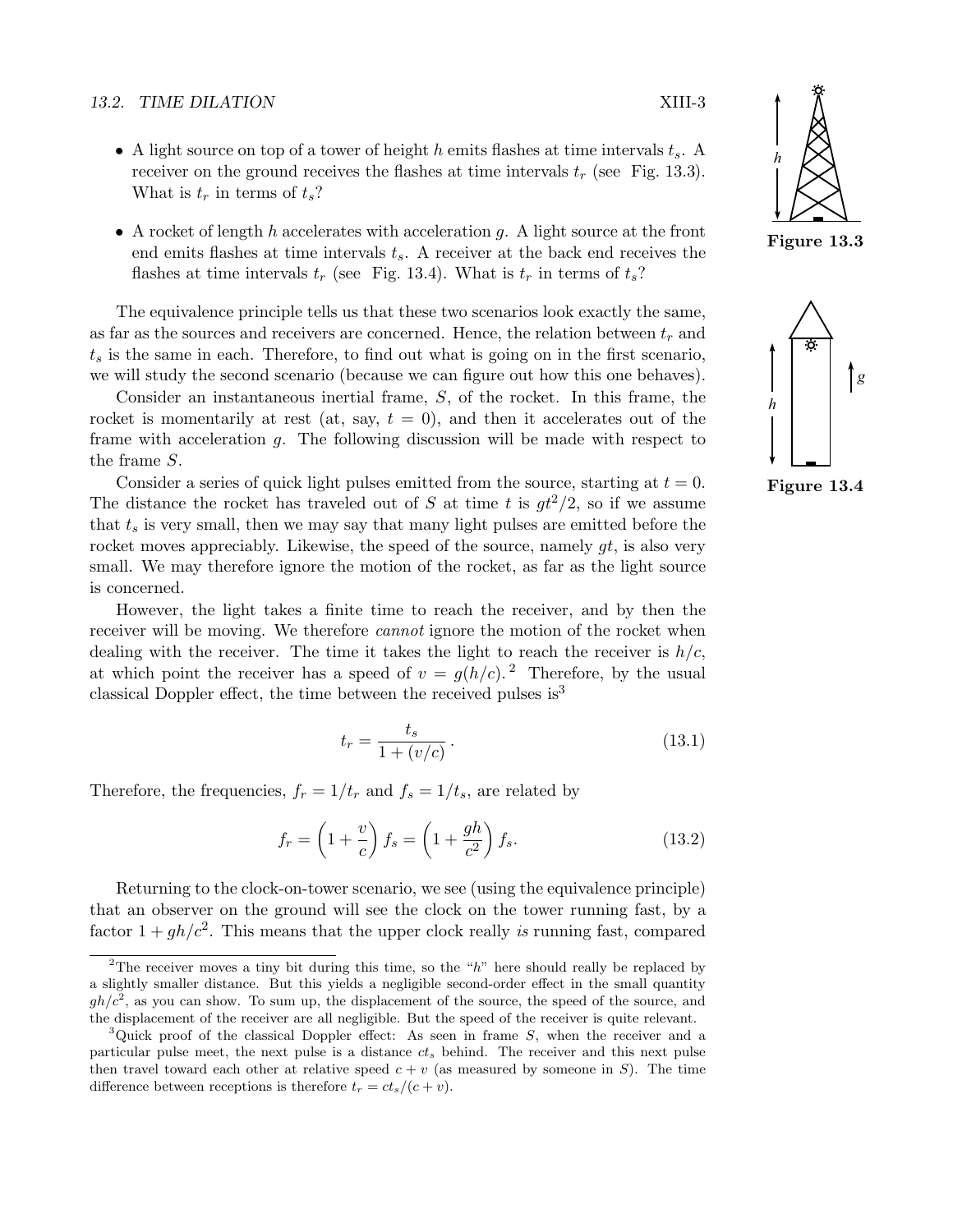to the lower clock.<sup>4</sup> That is,

$$
\Delta t_h = \left(1 + \frac{gh}{c^2}\right) \Delta t_0. \tag{13.3}
$$

A twin from Denver will be older than his twin from Boston when they meet up at a family reunion (all other things being equal, of course).

> Greetings! Dear brother from Boulder, I hear that you've gotten much older. And please tell me why My lower left thigh Hasn't aged quite as much as my shoulder!

Note that the gh in eq. (13.3) is the gravitational potential energy, divided by m.

REMARK: You might object to the above derivation, because  $t_r$  is the time measured by someone in the inertial frame, S. And since the receiver is eventually moving with respect to S, we should multiply the  $f_r$  in eq. (13.2) by the usual special-relativistic time-dilation factor,  $1/\sqrt{1-(v/c)^2}$  (because the receiver's clocks are running slow relative to S, so the frequency measured by the receiver is greater than that measured in  $S$ ). However, this is a second-order effect in the small quantity  $v/c = gh/c^2$ . We already dropped other effects of the same order, so we have no right to keep this one. Of course, if the leading effect in our final answer was second-order in  $v/c$ , then we would know that our answer was garbage. But the leading effect happens to be first order, so we can afford to be careless with the second-order effects. ♣

After a finite time has passed, the frame S will no longer be of any use to us. But we can always pick a new instantaneous rest frame of the rocket, so we can repeat the above analysis at any later time. Hence, the result in eq. (13.2) holds at all times.

This GR time-dilation effect was first measured at Harvard by Pound and Rebka in 1960. They sent gamma rays up a 20 m tower and measured the redshift (that is, the decrease in frequency) at the top. This was a notable feat indeed, considering that they were able to measure a frequency shift of  $gh/c^2$  (which is only a few parts in  $10^{15}$ ) to within  $1\%$  accuracy.

### 13.3 Uniformly accelerated frame

Before reading this section, you should think carefully about the "Break or not break" problem (Problem 25) in Chapter 10. Don't look at the solution too soon, because chances are you will change your answer after a few more minutes of thought. This is a classic problem, so don't waste it by peeking!

<sup>&</sup>lt;sup>4</sup>Unlike the situation where two people fly past each other (as with the usual twin paradox), we can say here that what an observer sees is also what actually is. We can say this because everyone here is in the same frame. The "turnaround" effect that was present in the twin paradox is not present now. The two clocks can be slowly moved together without anything exciting or drastic happening to their readings.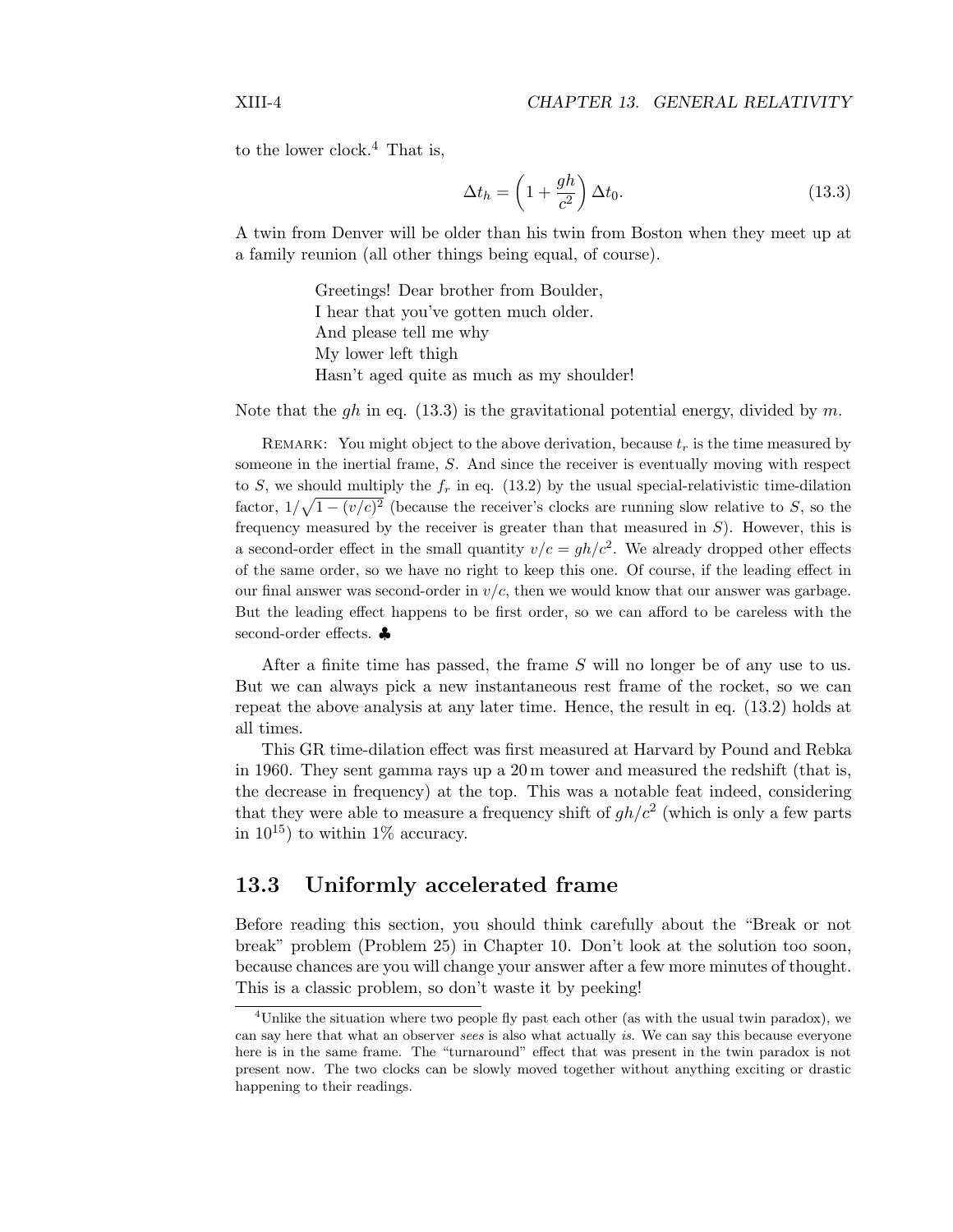Technically, the uniformly accelerated frame we will construct has nothing to do with GR. We will not need to leave the realm of special relativity for the analysis in this section. The reason we choose to study this special-relativistic setup in detail is because it shows many similarities to genuine GR situations, such as black holes.

#### 13.3.1 Uniformly accelerated point particle

In order to understand a uniformly accelerated frame, we first need to understand a uniformly accelerated point particle. In Section 10.7, we briefly discussed the motion of a uniformly accelerated particle, that is, one that feels a constant force in its instantaneous rest frame. Let us now take a closer look at such a particle.

Let the particle's instantaneous rest frame be  $S'$ , and let it start from rest in the inertial frame S. Let its mass be m. We know from Section 11.5.3 that the longitudinal force is the same in the two frames. Therefore, since it is constant in frame S', it is also constant in frame S. Call it f. For convenience, let  $g \equiv f/m$  (so g is the proper acceleration felt by the particle). Then in frame S we have, using the fact that  $f$  is constant,

$$
f = \frac{dp}{dt} = \frac{d(m\gamma v)}{dt} \qquad \Longrightarrow \qquad \gamma v = gt \qquad \Longrightarrow \qquad v = \frac{gt}{\sqrt{1 + (gt)^2}}, \tag{13.4}
$$

where we have set  $c = 1$ . As a double-check, this has the correct behavior for  $t \to 0$ and  $t \to \infty$ . If you want to keep the c's in, then  $(gt)^2$  becomes  $(gt/c)^2$ , to make the units correct.

Having found the speed in frame  $S$  at time  $t$ , the position in frame  $S$  at time  $t$ is given by

$$
x = \int_0^t v \, dt = \int_0^t \frac{gt \, dt}{\sqrt{1 + (gt)^2}} = \frac{1}{g} \left( \sqrt{1 + (gt)^2} - 1 \right). \tag{13.5}
$$

For convenience, let  $P$  be the point (see Fig. 13.5)

$$
(x_P, t_P) = (-1/g, 0). \tag{13.6}
$$

Then eq. (13.5) yields

$$
(x - xP)2 - t2 = \frac{1}{g2}.
$$
 (13.7)

This is the equation for a hyperbola with its center (defined as the intersection of the asymptotes) at point P. For a large acceleration g, the point P is very close to the particle's starting point. For a small acceleration, it is far away.

Everything has been fairly normal up to this point, but now the fun begins. Consider a point A on the particle's worldline at time t. From eq.  $(13.5)$ , A has coordinates  $\lambda$ ´

$$
(x_A, t_A) = \left(\frac{1}{g}(\sqrt{1 + (gt)^2} - 1), t\right). \tag{13.8}
$$

The slope of the line  $PA$  is therefore

$$
\frac{t_A - t_P}{x_A - x_P} = \frac{gt}{\sqrt{1 + (gt)^2}}.
$$
\n(13.9)



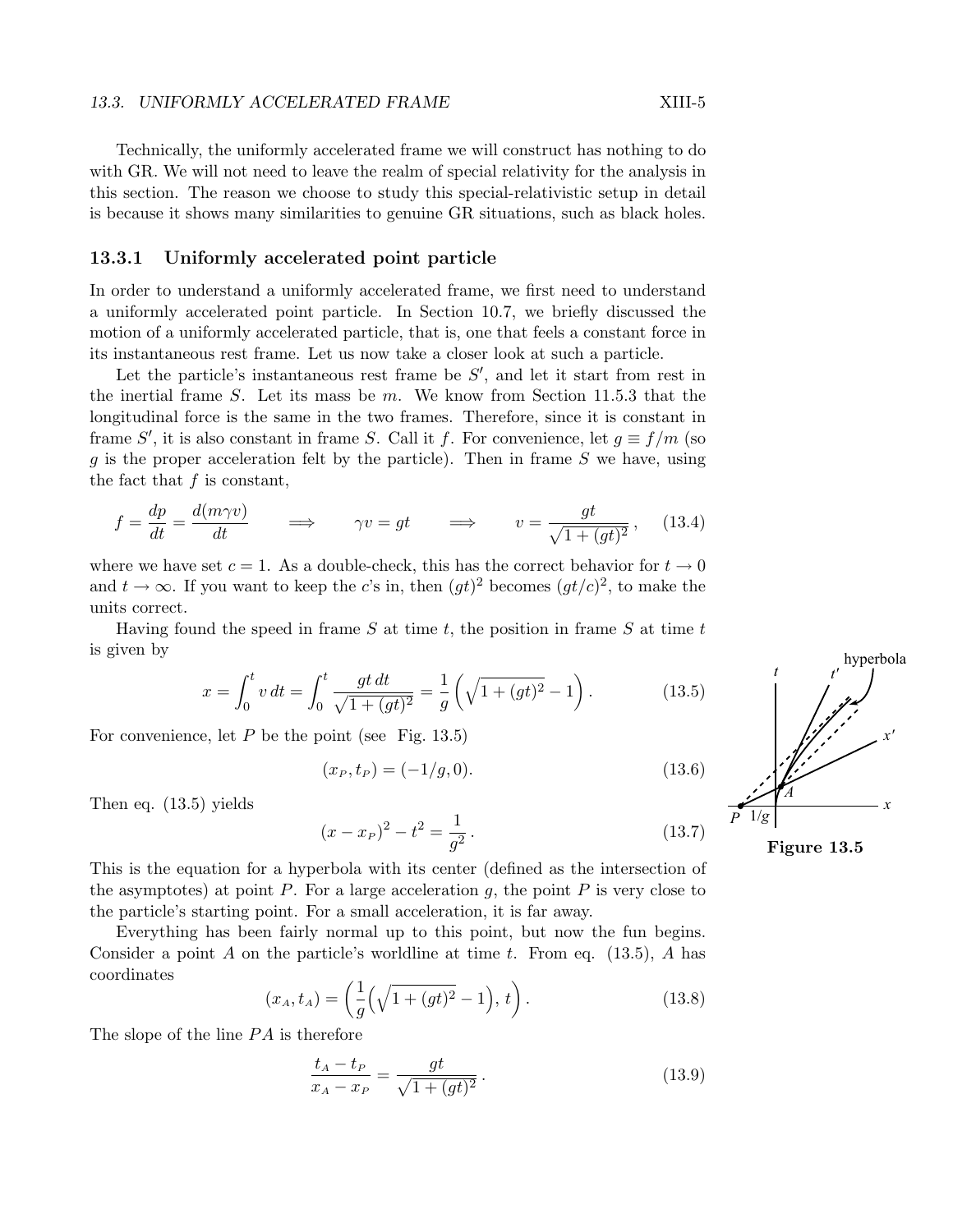Looking at eq.  $(13.4)$ , we see that this slope equals the speed of the particle at point A. But we know very well that the speed  $v$  is the slope of the particle's instantaneous  $x'$ -axis; see eq. (10.44). Therefore, the line  $PA$  and the particle's  $x'$ -axis are the same line. This holds for any arbitrary time, t. So we may say that at any point along the particle's worldline, the line  $PA$  is the instantaneous  $x'$ -axis of the particle. Or, said another way, no matter where the particle is, the event at P is simultaneous with an event located at the particle, as measured in the instantaneous frame of the particle. In other words, the particle always says that P happens "now."<sup>5</sup>

Here is another strange fact. What is the distance from  $P$  to  $A$ , as measured in an instantaneous rest frame,  $S'$ , of the particle? The  $\gamma$  factor between frames S and S' is, using eq.  $(13.4), \gamma = \sqrt{1 + (gt)^2}$ . The distance between P and A in frame S is  $x_A - x_P = \sqrt{1 + (gt)^2}/g$ . So the distance between P and A in frame S' is (using the Lorentz transformation  $\Delta x = \gamma(\Delta x' + v\Delta t')$ , with  $\Delta t' = 0$ )

$$
x'_{A} - x'_{P} = \frac{1}{\gamma}(x_{A} - x_{P}) = \frac{1}{g}.
$$
\n(13.10)

This is independent of  $t$ ! Therefore, not only do we find that  $P$  is always simultaneous with the particle, in the particle's frame; we also find that  $P$  always remains the same distance (namely  $1/q$ ) away from the particle, as measured in the particle's instantaneous rest-frame. This is rather strange. The particle accelerates away from point P, but it does not get further away from it (in its own frame).

REMARK: We can give a continuity argument that shows that such a point  $P$  must exist. If  $P$  is close to you, and if you accelerate away from it, then of course you get farther away from it. Everyday experience is quite valid here. But if  $P$  is sufficiently far away from you, and if you accelerate away from it, then the  $at^2/2$  distance you travel away from it can easily be compensated by the decrease in distance due to length contraction (brought about by your newly acquired velocity). This effect grows with distance, so we simply need to pick P to be sufficiently far away. What this means is that every time you get out of your chair and walk to the door, there are stars very far away behind you that get closer to you as you walk away from them (as measured in your instantaneous rest frame). By continuity, then, there must exist a point  $P$  that remains the same distance from you as you accelerate away from it. ♣

#### 13.3.2 Uniformly accelerated frame

Let's now put a collection of uniformly accelerated particles together to make a uniformly accelerated frame. The goal will be to create a frame where the distances between particles (as measured in any particle's instantaneous rest frame) remain constant.

Why is this our goal? We know from the "Break or not break" problem in Chapter 10 that if all the particles accelerate with the same proper acceleration,

<sup>&</sup>lt;sup>5</sup>The point  $P$  is very much like the event horizon of a black hole. Time seems to stand still at P. And if we went more deeply into GR, we would find that time seems to stand still at the edge of a black hole, too (as viewed by someone farther away).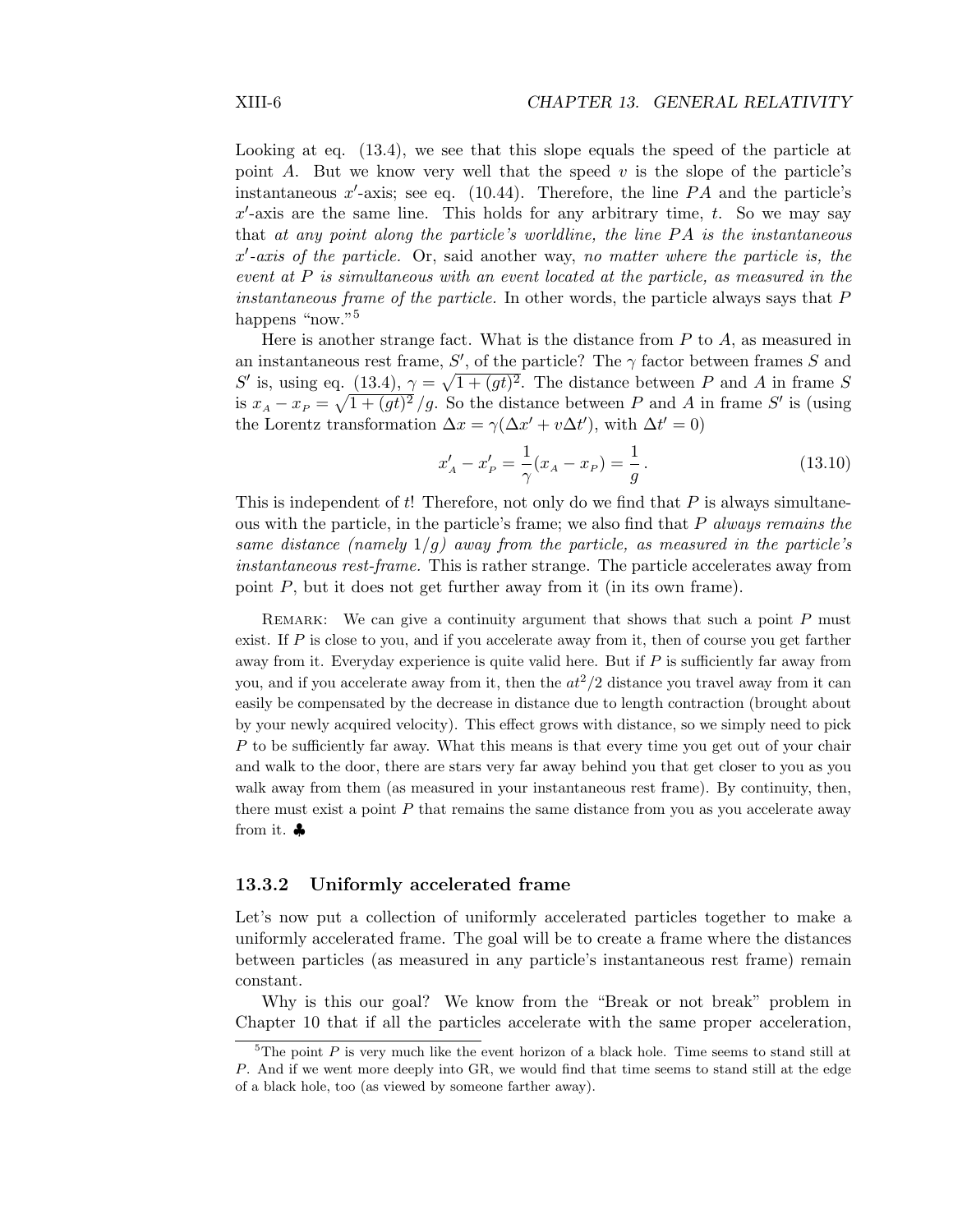g, then the distances (as measured in a particle's instantaneous rest frame) grow larger. While this is a perfectly possible frame to construct, it is not desirable here for the following reason. Einstein's Equivalence Principle states that an accelerated frame is equivalent to a frame sitting on, say, the earth. We may therefore study the effects of gravity by studying an accelerated frame. But if we want this frame to look anything like the surface of the earth, we certainly can't have distances that change over time.

We therefore want to construct a *static* frame, that is, one where distances do not change (as measured in the frame). This will allow us to say that if we enclose the frame by windowless walls, then for all a person inside knows, he is standing motionless in a static gravitational field (which has a certain definite form, as we shall see).

Let's figure out how to construct the frame. We'll discuss only the acceleration of two particles here. Others can be added in an obvious manner. In the end, the desired frame as a whole is constructed by accelerating each atom in the floor of the frame with a specific proper acceleration.

From the previous subsection, we already have a particle A which is "centered" around the point  $P^6$ . We claim (for reasons that will become clear) that every other particle in the frame should also be "centered" around the same point P.

Consider another particle, B. Let a and b be the initial distances from  $P$  to  $A$ and  $B$ . If both particles are to be centered around  $P$ , then their proper accelerations must be, from eq.  $(13.6)$ ,

$$
g_A = \frac{1}{a}
$$
, and  $g_B = \frac{1}{b}$ . (13.11)

Therefore, in order to have all points in the frame be centered around  $P$ , we simply have to make their proper accelerations inversely proportional to their initial distances from P.

Why do we want every particle to be centered around  $P$ ? Consider two events,  $E_A$  and  $E_B$ , such that P,  $E_A$ , and  $E_B$  are collinear in Fig. 13.6. Due to construction, the line  $PE_A E_B$  is the x'-axis for both particle A and particle B, at the positions shown. From the previous subsection, we know that  $A$  is always a distance  $a$  from P, and B is always a distance b from P. Combining these facts with the fact that A and B measure their distances along the  $x'$ -axis of the same frame (at the events shown in the figure), we see that both  $A$  and  $B$  measure the distance between them to be  $b - a$ . This is independent of t, so A and B measure a constant distance between them. We have therefore constructed our desired static frame. This frame is often called a "Rindler space."

If a person walks around in the frame, he will think he lives in a static world where the acceleration due to gravity takes the form  $g(z) \propto 1/z$ , where z is the distance to a certain magical point which is located at the end of the known "universe".

What if a person releases himself from the accelerating frame, so that he forever sails through space at constant speed? He thinks he is falling, and you should





<sup>&</sup>lt;sup>6</sup>This will be our shorthand notation for "traveling along a hyperbola whose center is the point P."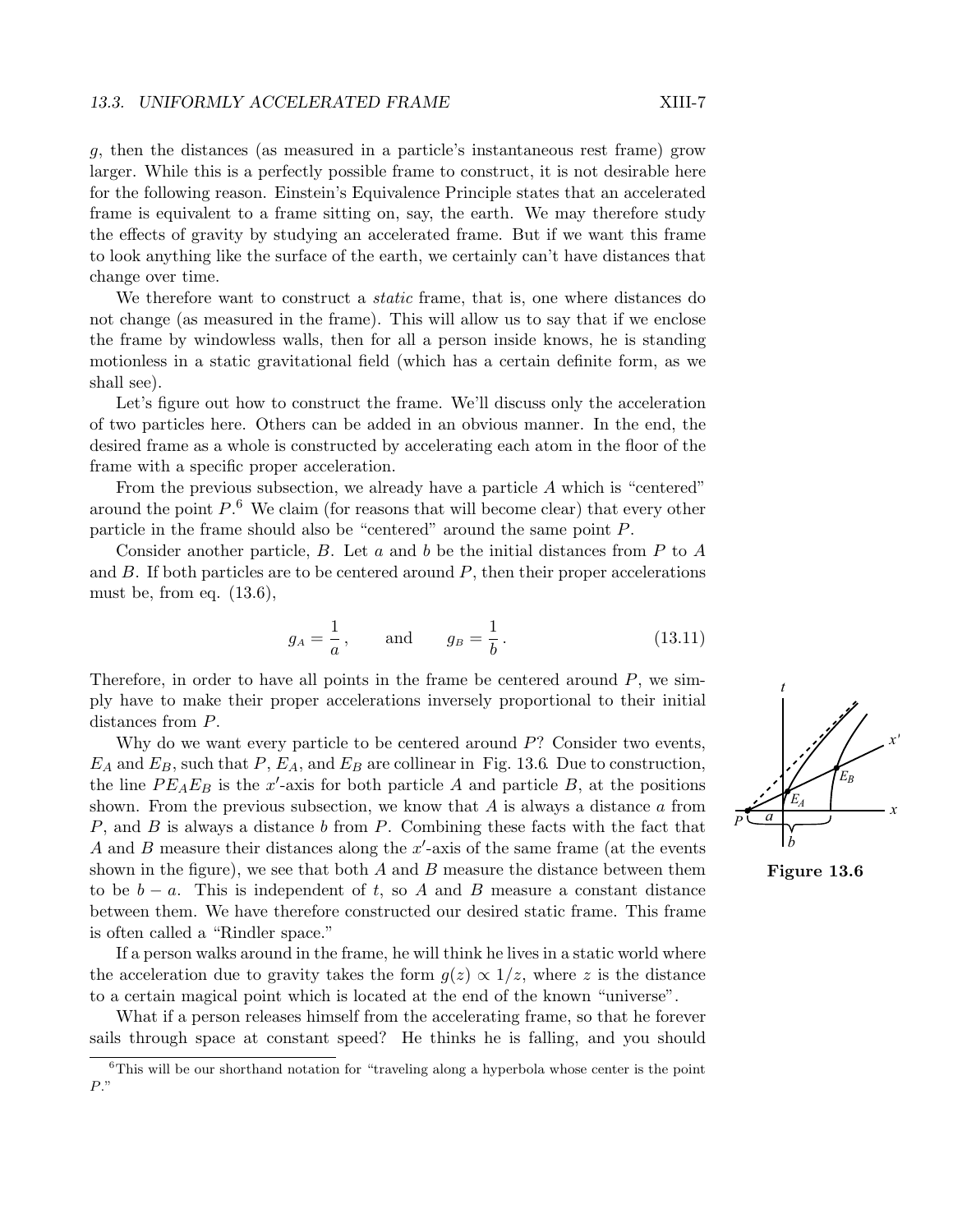convince yourself that he passes by the "magical point" in a finite proper time. But his friends who are still in the frame will see him take an infinitely long time to get to the "magical point" P. This is similar to the situation with a black hole. An outside observer will see it take an infinitely long time for a falling person to reach the "boundary" of a black hole, even though it will take a finite proper time for the person.

Our analysis shows that A and B feel a different proper acceleration, because  $a \neq b$ . There is no way to construct a static frame where all points feel the same proper acceleration, so it is impossible to mimic a constant gravitational field (over a finite distance) by using an accelerated frame.

### 13.4 Maximal-proper-time principle

The maximal-proper-time principle in General Relativity says: Given two events in spacetime, a particle under the influence of only gravity takes the path in spacetime that maximizes the proper time. For example, if you throw a ball from given coordinates  $(\mathbf{x}_1, t_1)$ , and it lands at given coordinates  $(\mathbf{x}_2, t_2)$ , then the claim is that the ball takes the path that maximizes its proper time.<sup>7</sup>

This is clear for a freely-moving ball in outer space, far from any massive objects. The ball travels at constant speed from one point to another, and we know that this constant-speed motion is the motion with the maximal proper time. This is true because a ball (A) moving at constant speed would see the clock on any other ball (B) slowed down due to the special-relativistic time dilation, if there were a relative speed between them. (It is assumed here that  $B$ 's non-uniform velocity is caused by a non-gravitational force acting on it.) B would therefore show a shorter elapsed time. This argument does not work the other way around, because  $B$  is not in an inertial frame and therefore cannot use the special-relativistic time-dilation result.

#### Consistency with Newtonian physics

The maximal-proper-time principle sounds like a plausible idea, but we already know from Chapter 5 that the path an object takes is the one that yields a stationary value of the classical action,  $f(T - V)$ . We must therefore demonstrate that the "maximal"-proper-time principle reduces to the stationary-action principle, in the limit of small velocities. If this were not the case, then we'd have to throw out our theory of gravitation.

Consider a ball thrown vertically on the earth. Assume that the initial and final coordinates are fixed to be  $(y_1, t_1)$  and  $(y_2, t_2)$ . Our plan will be to assume that the maximal-proper-time principle holds, and to then show that this leads to the stationary-action principle.

<sup>7</sup>The principle is actually the "stationary-proper-time principle." As with the Lagrangian formalism in Chapter 5, any type of stationary point (a maximum, minimum, or saddle point) is allowed. But although we were very careful about stating things properly in Chapter 5, we'll be a little sloppy here and just use the word "maximum," because that's what it will generally turn out to be in the situations we will look at. However, see Problem 8.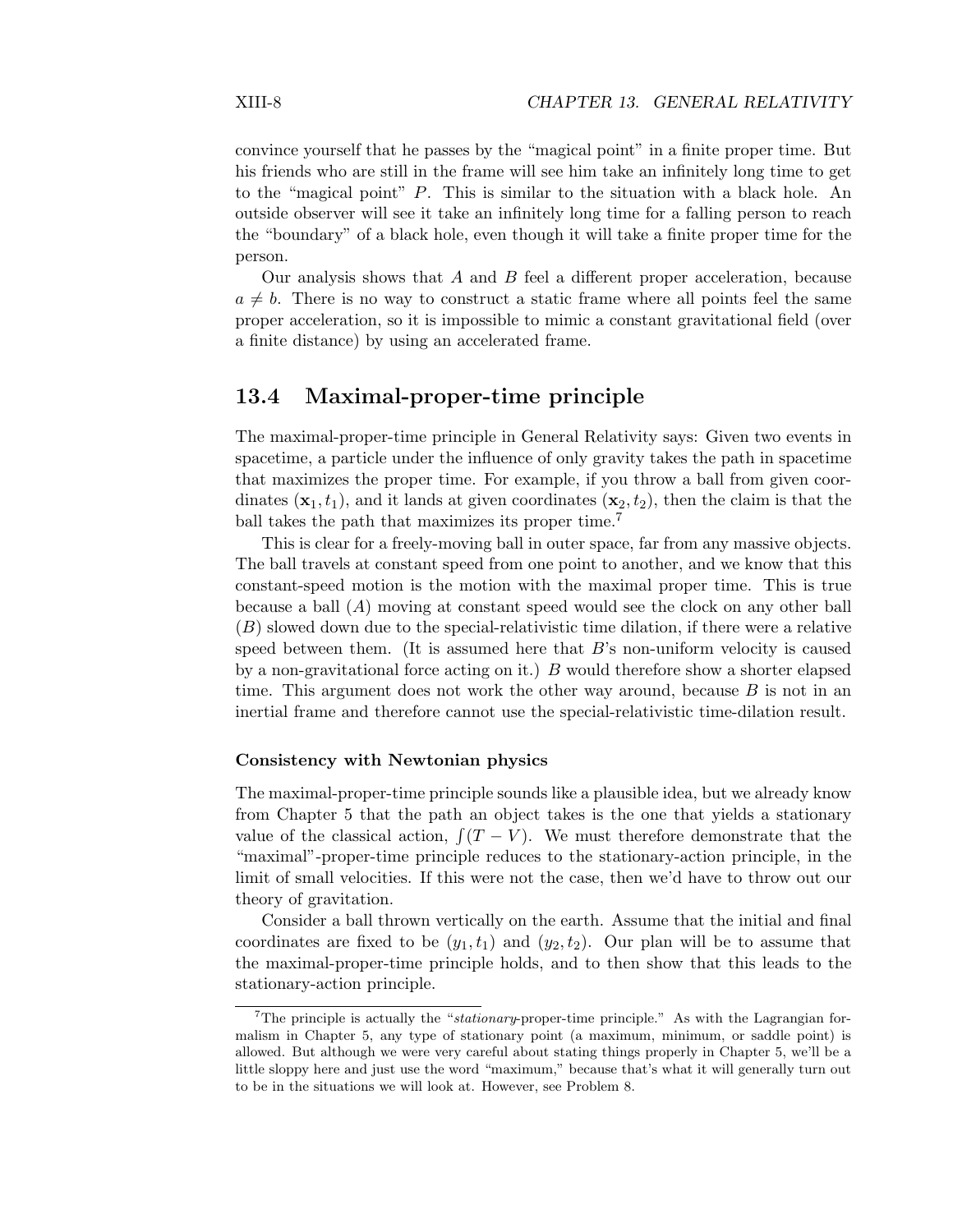#### 13.5. TWIN PARADOX REVISITED XIII-9

Before being quantitative, let's get a qualitative handle on what's going on with the ball. There are two competing effects, as far as maximizing the proper time goes. On one hand, the ball wants to climb very high, because its clock will run faster there (due to the GR time dilation). But on the other hand, if it climbs very high, then it must move very fast to get there (because the total time,  $t_2 - t_1$ , is fixed), and this will make its clock run slow (due to the SR time dilation). So there is a tradeoff. Let's now look quantitatively at the implications of this tradeoff.

The goal is to maximize

$$
\tau = \int_{t_1}^{t_2} d\tau.
$$
\n(13.12)

Due to the motion of the ball, we have the usual time dilation,  $d\tau =$ p  $\sqrt{1-v^2/c^2} dt$ . But due to the height of the ball, we also have the gravitational time dilation,  $d\tau = (1 + gy/c^2)dt$ . Combining these effects gives<sup>8</sup>

$$
d\tau = \sqrt{1 - \frac{v^2}{c^2}} \left( 1 + \frac{gy}{c^2} \right) dt.
$$
 (13.13)

Using the Taylor expansion for  $\sqrt{1-\epsilon}$ , and dropping terms of order  $1/c^4$  and smaller, we see that we want to maximize

$$
\int_{t_1}^{t_2} d\tau \approx \int_{t_1}^{t_2} \left( 1 - \frac{v^2}{2c^2} \right) \left( 1 + \frac{gy}{c^2} \right) dt
$$
  
 
$$
\approx \int_{t_1}^{t_2} \left( 1 - \frac{v^2}{2c^2} + \frac{gy}{c^2} \right) dt.
$$
 (13.14)

The "1" term gives a constant, so maximizing this integral is the same as minimizing

$$
mc^2 \int_{t_1}^{t_2} \left(\frac{v^2}{2c^2} - \frac{gy}{c^2}\right) dt = \int_{t_1}^{t_2} \left(\frac{mv^2}{2} - mgy\right) dt,
$$
 (13.15)

which is the classical action, as desired. For a one-dimensional gravitational problem such as this one, the action will always be a minimum, and the proper time will always be a maximum, as you can show by considering the second-order change in the action (see Exercise 10).

In retrospect, it is not surprising that this all works out. The factor of  $1/2$  in the kinetic energy here comes about in exactly the same way as in the derivation in eq. (11.9), where we showed that the relativistic form of energy reduces to the familiar Newtonian expression.

### 13.5 Twin paradox revisited

Let's take another look at the standard twin paradox, this time from the perspective of General Relativity. We should emphasize that GR is by no means necessary for an

<sup>&</sup>lt;sup>8</sup>This result is technically not correct; the two effects are intertwined in a somewhat more complicated way (see Exercise 7). But it is valid up to order  $v^2/c^2$ , which is all we are concerned with, since we are assuming  $v \ll c$ .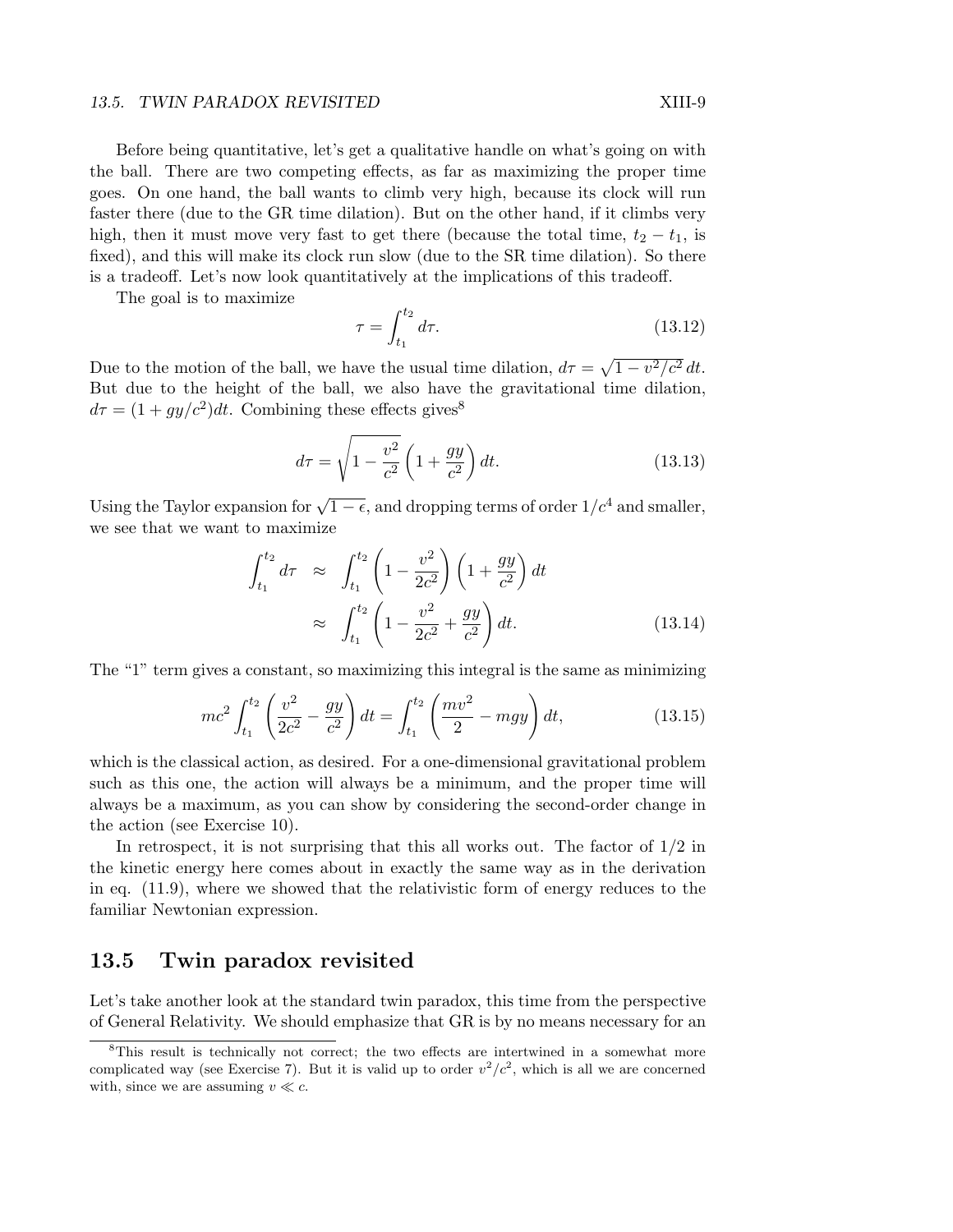understanding of the original formulation of the paradox (the first scenario below). We were able to solve it in Section 10.2.2, after all. The present discussion is given simply to show that the answer to an alternative formulation (the second scenario below) is consistent with what we've learned about GR. Consider the two following twin-paradox setups.

- Twin A floats freely in outer space. Twin B flies past  $A$  in a spaceship, with speed  $v_0$  (see Fig. 13.7). At the instant they are next to each other, they both Figure 13.7 set their clocks to zero. At this same instant, B turns on the reverse thrusters of his spaceship and decelerates with proper deceleration  $q$ . B eventually reaches a farthest point from  $A$  and then accelerates back toward  $A$ , finally passing him with speed  $v_0$  again. When they are next to each other, they compare the readings on their clocks. Which twin is younger?
	- Twin B stands on the earth. Twin A is thrown upward with speed  $v_0$  (let's say he is fired from a cannon in a hole in the ground). See Fig. 13.8. At the instant they are next to each other, they both set their clocks to zero. A rises up and then falls back down, finally passing B with speed  $v_0$  again. When they are next to each other, they compare the readings on their clocks. Which twin is younger?

The first scenario is easily solved using special relativity. Since  $A$  is in an inertial frame, he may apply the results of special relativity. In particular, A sees B's clock run slow, due to the usual special-relativistic time dilation. Therefore, B ends up younger at the end. Note that  $B$  cannot use the reverse reasoning, because she is not in an inertial frame.

What about the second scenario? The key point to realize is that the Equivalence Principle says that these two scenarios are *exactly the same*, as far as the twins are concerned. Twin B has no way of telling whether she is in a spaceship accelerating at g or on the surface of the earth. And A has no way of telling whether he is floating freely in outer space or in free-fall in a gravitational field.<sup>9</sup> We therefore conclude that B must be younger in the second scenario, too.

At first glance, this seems incorrect, because in the second scenario, B is sitting motionless, while A is the one who is moving. It seems that B should see  $A$ 's clock running slow, due to the usual special-relativistic time dilation, and hence A should be younger. This reasoning is incorrect because it fails to take into account the gravitational time dilation. The fact of the matter is that  $A$  is higher in the gravitational field, and therefore his clock runs faster. This effect does indeed win out over the special-relativistic time dilation, and  $A$  ends up older. You can explicitly show this in Problem 11.

Note that the reasoning in this section is another way to conclude that the Equivalence Principle implies that higher clocks must run faster (in one way or









<sup>9</sup>This fact is made possible by the equivalence of inertial and gravitational mass. Were it not for this, different parts of A's body would accelerate at different rates in the gravitational field in the second scenario. This would certainly clue him in to the fact that he was not floating freely in space.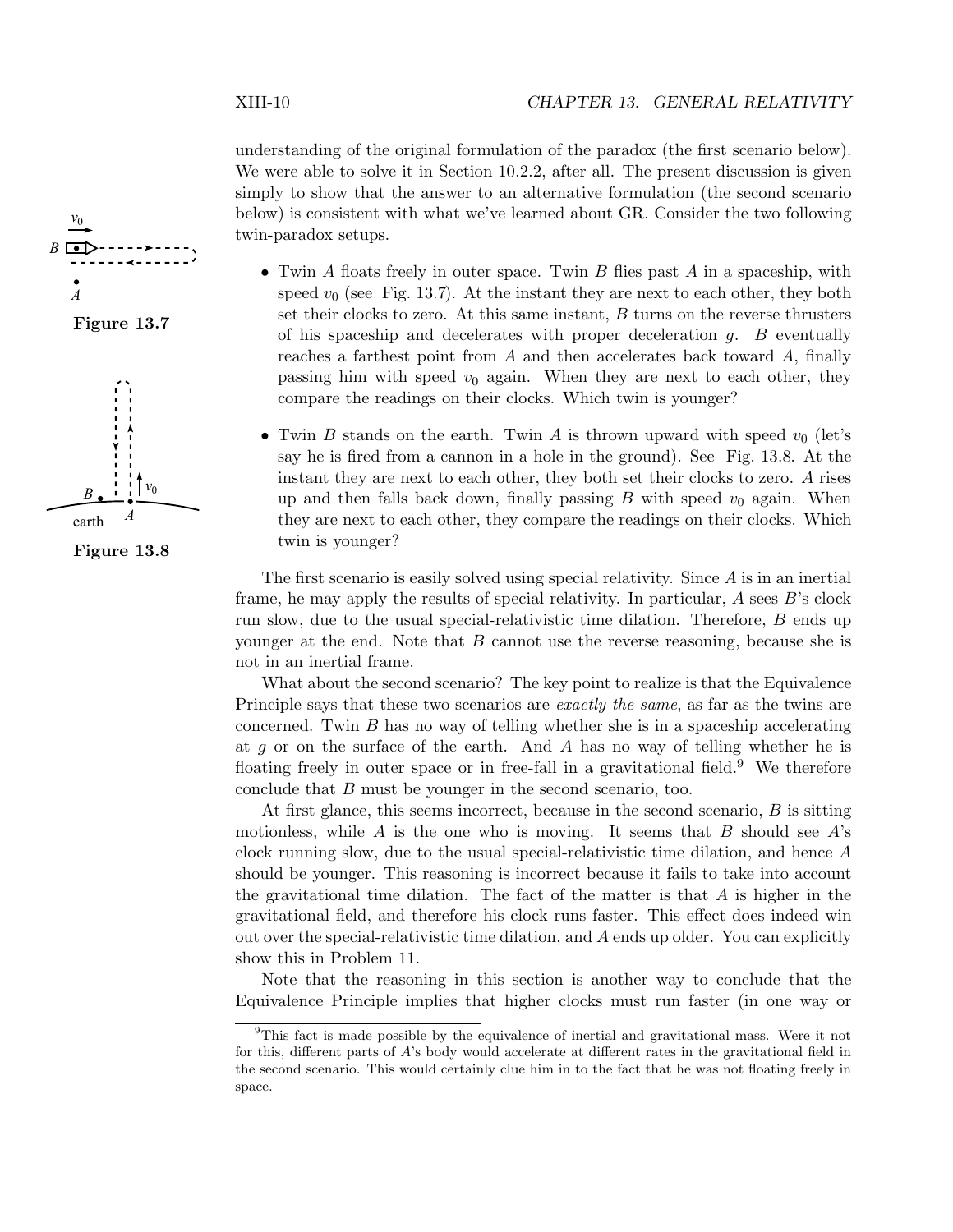another). The Equivalence Principle implies that A must be older in the second scenario, which means that there must be some height effect that makes A's clock run fast (fast enough to win out over the special-relativistic time dilation). But it takes some more work to show that the factor is actually  $1 + gh/c^2$ .

Also note that the fact that  $A$  is older is consistent with the maximal-proper-time principle. In both scenarios, A is under the influence of only gravity (zero gravity in the first scenario), whereas  $B$  feels a normal force from either the spaceship's floor or the ground.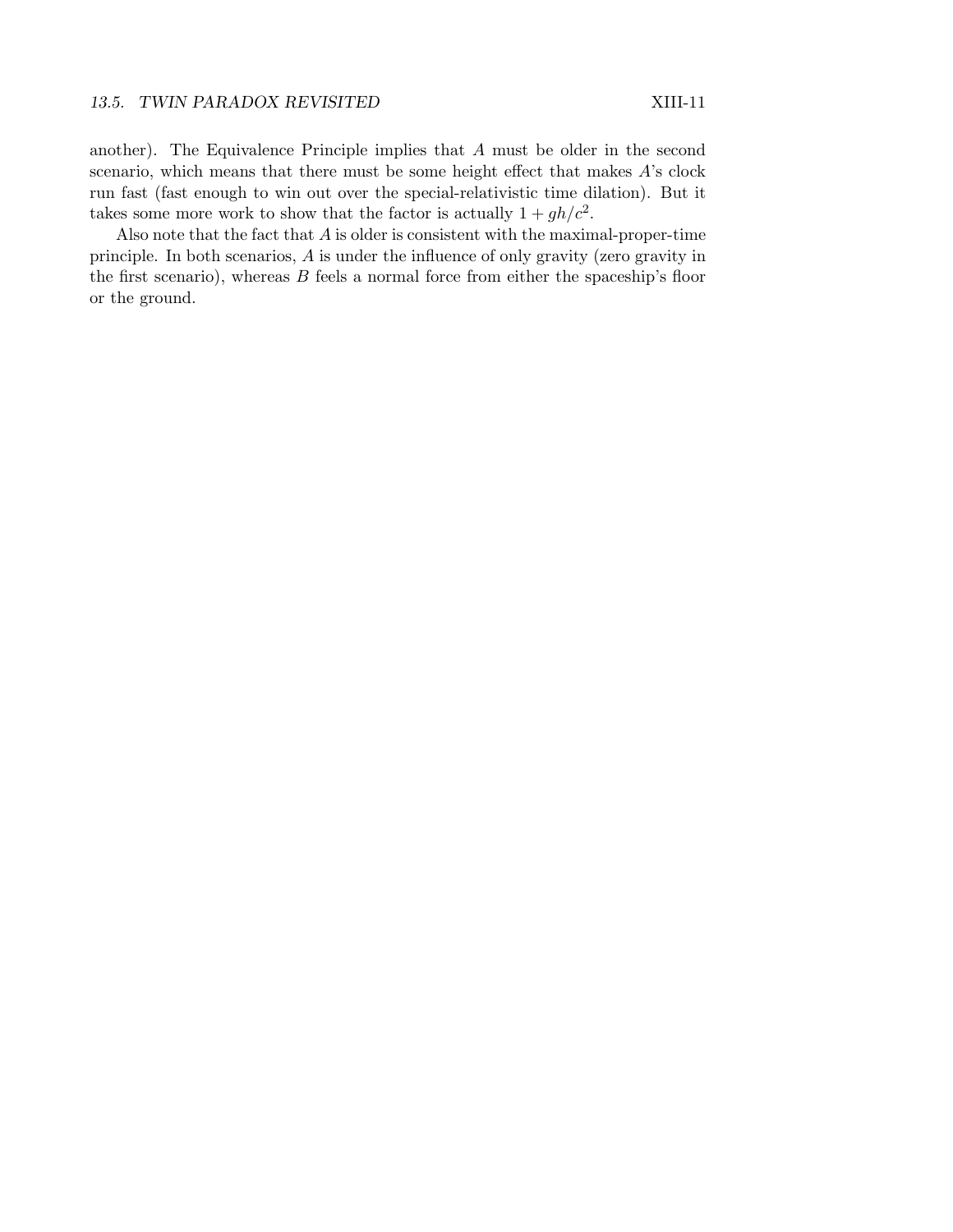### 13.6 Exercises

Section 13.1: The Equivalence Principle

#### 1. Driving on a hill

You drive up and down a hill of height h at constant speed. What should your speed be so that you age the same amount as someone standing at the base of the hill? Assume that the hill is in the shape of an isosceles triangle with altitude h.

## 2.  $Lv/c^2$  and  $gh/c^2$  \*

The familiar special-relativistic "head-start" result,  $Lv/c^2$ , looks rather similar to the  $gh/c^2$  term in the GR time-dilation result, eq. (13.3). Imagine standing at the front of a train of length  $L$ . For small  $v$ , devise a thought experiment that explains how the  $Lv/c^2$  result follows from the  $gh/c^2$  result.

#### 3. Opposite circular motion \*\*\*\*

A and B move at speed  $v (v \ll c)$  in opposite directions around a circle of radius  $r$  (so they pass each other after each half-revolution). They both see their clocks ticking at the same rate. Show this in three ways. Work in:

- (a) The lab frame (the inertial frame whose origin is the center of the circle).
- $(b)$  The frame whose origin is  $B$  and whose axes remain parallel to an inertial set of axes.
- (c) The rotating frame that is centered at the origin and rotates along with B.

Hints: See Problem 4, which is similar, although easier. And take a look at the Einstein limerick in Section 9.2.

#### Section 13.2: Uniformly accelerated frame

#### 4. Using rapidity \*

Another way to derive the v in eq. (13.4) is to use the  $v = \tanh(q\tau)$  rapidity result (where  $\tau$  is the particle's proper time) from Section 10.7. Use time dilation to show that this implies  $qt = \sinh(q\tau)$ , and hence eq. (13.4).

#### 5. Various quantities \*

A particle starts at rest and accelerates with proper acceleration g. Let  $\tau$  be the time on the particle's clock. Using the v from eq.  $(13.4)$ , use time dilation to show that the time  $t$  in the original inertial frame, the speed of the particle, and the associated  $\gamma$  factor are given by (with  $c = 1$ )

$$
gt = \sinh(g\tau)
$$
,  $v = \tanh(g\tau)$ ,  $\gamma = \cosh(g\tau)$ . (13.16)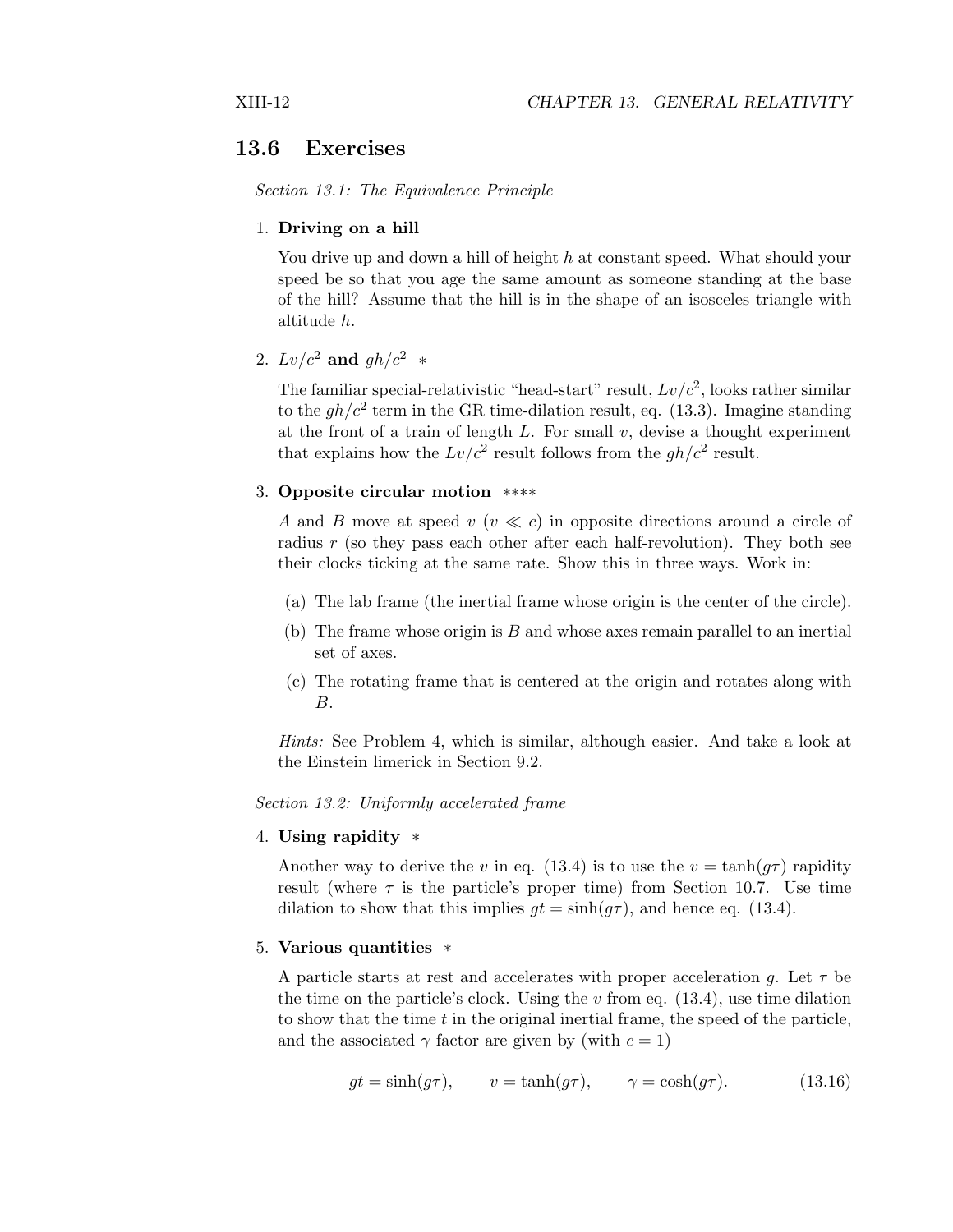#### 13.6. EXERCISES XIII-13

#### 6. Redshift \*\*

We found in Section 13.2 that a clock at the back of a rocket will see a clock at the front run fast by a factor  $1 + gh/c^2$ . However, we ignored higher-order effects in  $1/c^2$ , so for all we know, the factor is actually, say,  $e^{gh/c^2}$ , or perhaps  $\ln(gh/c^2)$ , and we found only the first term in the Taylor series.

- (a) For the uniformly accelerated frame in Section 13.3.2, show that the factor is in fact exactly  $1 + g_b h/c^2$ , where  $g_b$  is the acceleration of the back of the rocket. Show this by lining up a series of clocks and looking at the successive factors between them.
- (b) By the same reasoning, it follows that the front clock sees the back clock running slow by a factor  $1 - g_f h/c^2$ , where  $g_f$  is the acceleration of the front. Show explicitly that  $(1 + g_b/c^2)(1 - g_f h/c^2) = 1$ , as must be the case, because a clock can't gain time with respect to itself.

#### 7. Gravity and speed combined \*\*

Use a Minkowski diagram to do this problem (in the spirit of Problem 10.24, "Acceleration and redshift").

A rocket accelerates with proper acceleration g toward a planet. As measured in the instantaneous inertial frame of the rocket, the planet is a distance  $x$ away and moves at speed v. Everything is in one dimension here.

As measured in the *accelerating* frame of the rocket, show that the planet's clock runs at a rate (with  $c = 1$ ),

$$
dt_p = dt_r (1 + gx)\sqrt{1 - v^2}.
$$
 (13.17)

And show that the planet's speed is

$$
V = (1 + gx)v.
$$
 (13.18)

Note that if we combine these two results to eliminate  $v$ , and if we then invoke the equivalence principle, we arrive at the result that a clock moving at height h and speed V in a gravitational field is seen by someone on the ground to run at a rate (putting the  $c$ 's back in),

$$
\sqrt{\left(1+\frac{gh}{c^2}\right)^2 - \frac{V^2}{c^2}}.
$$
\n(13.19)

#### 8. Speed in accelerating frame \*

In the setup in Problem 6, use eq. (13.20) to find the speed of the planet,  $dx/d\tau$ , as a function of  $\tau$ . What is the maximum value of this speed, in terms of  $g$  and the initial distance,  $L$ ?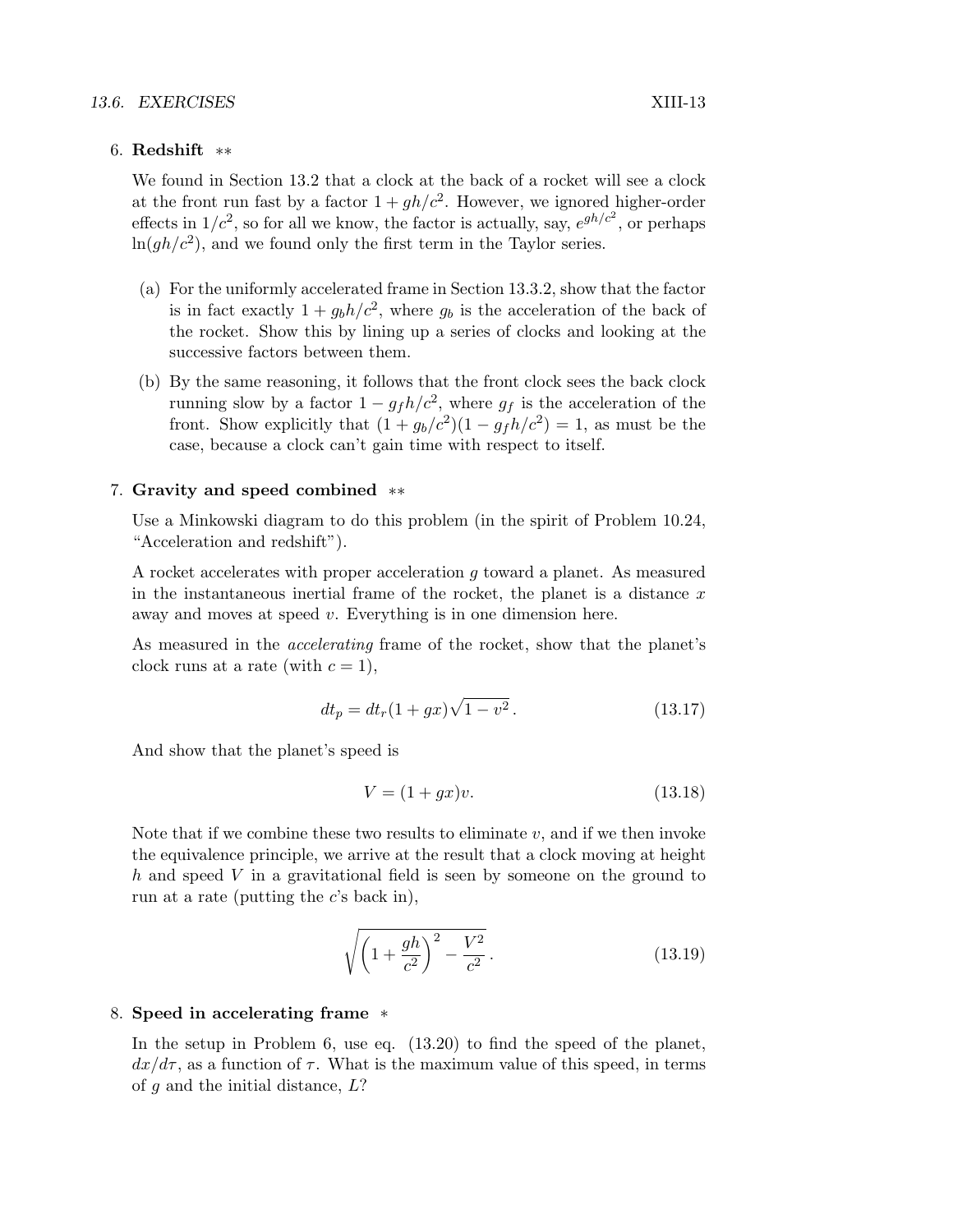#### 9. Accelerating stick's length \*\*

Consider a uniformly accelerated frame consisting of a stick, the ends of which have worldlines given by the curves in Fig. 13.6 (so the stick has proper length  $b-a$ ). At time t in the lab frame, we know that a point that undergoes ength  $b - a$ ). At time t in the lab frame, we know that a point that undergoes acceleration g has position  $\sqrt{1 + (gt)^2}/g$  relative to the point P in Fig. 13.6. An observer in the original inertial frame will see the stick being length-

contracted by different factors along its length, because different points move with different speeds (at a given time in the original frame). Show, by doing the appropriate integral, that this observer will conclude that the stick always has proper length  $b - a$ .

#### Section 13.3: Maximal proper-time principle

#### 10. Maximum proper time \*

Show that the extremum of the gravitational action in eq. (13.15) is always a minimum. Do this considering a function,  $y(t) = y_0(t) + \xi(t)$ , where  $y_0$  is the path that extremizes the action, and  $\xi$  is a small variation.

#### Section 13.4: Twin paradox revisited

#### 11. Symmetric twin non-paradox \*\*

Two twins travel in opposite directions at speed  $v (v \ll c)$  with respect to the earth. They synchronize their clocks when they pass each other. They travel to stars located a distance  $\ell$  away, and then decelerate and accelerate back up to speed  $v$  in the opposite direction (uniformly, and in a short time compared to the total journey time).

In the frame of the earth, it is obvious (from symmetry) that both twins age the same amount by the time they pass each other again. Reproduce this result by working in the frame of one of the twins.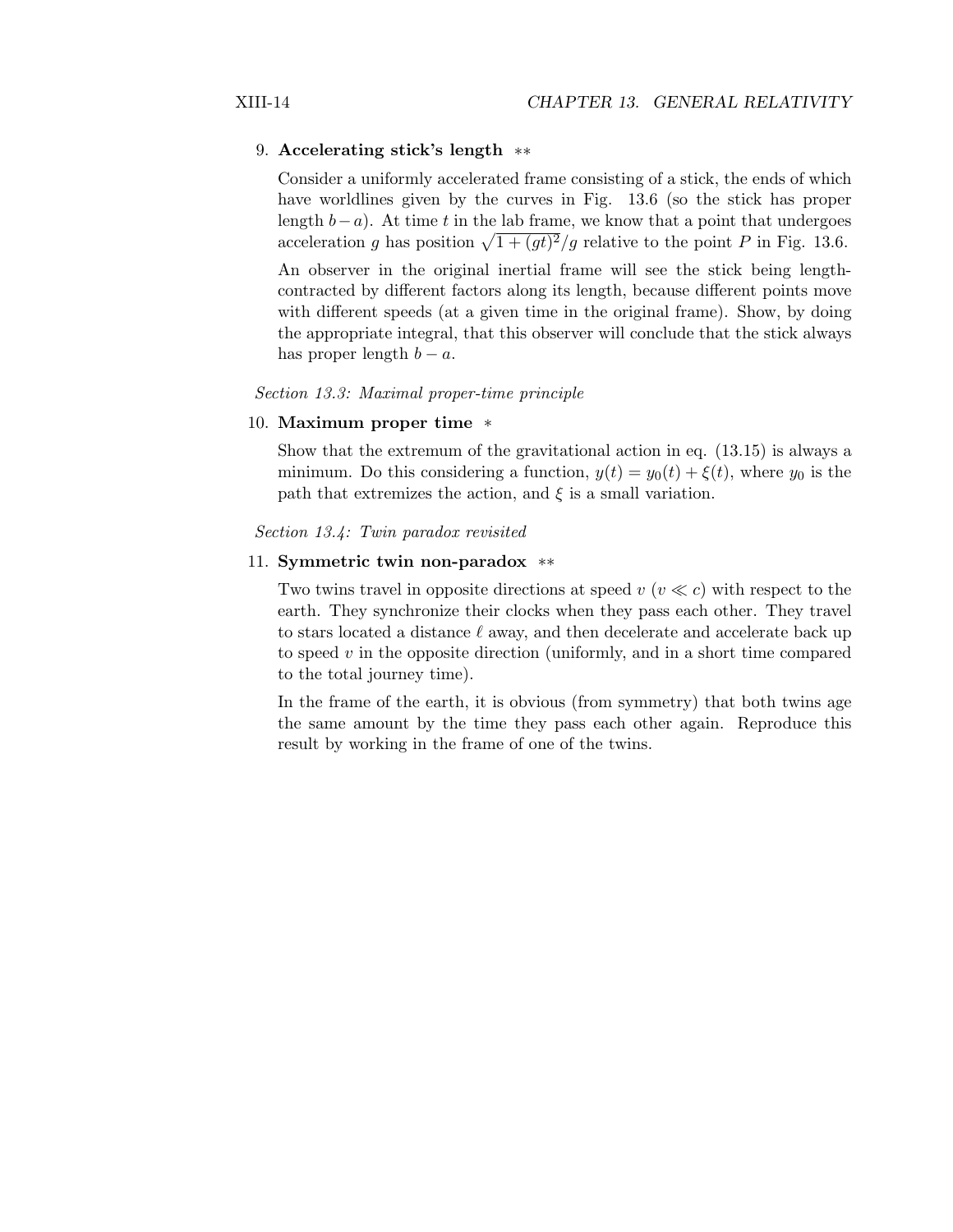### 13.7 Problems

Section 13.1: The Equivalence Principle

#### 1. Airplane's speed

A plane flies at constant height  $h$ . What should its speed be so that an observer on the ground sees the plane's clock tick at the same rate as a ground clock? (Assume  $v \ll c$ .)

2. Clock on tower \*\*

A clock starts on the ground and then moves up a tower at constant speed  $v$ . It sits on top of the tower for a time T and then descends at constant speed v. If the tower has height h, how long should the clock sit at the top so that it comes back showing the same time as a clock that remained on the ground? (Assume  $v \ll c$ .)

#### 3. Circular motion \*\*

Person B moves at speed v (with  $v \ll c$ ) in a circle of radius r around person A. By what fraction does B's clock run slower than A's? Calculate this in three ways. Work in:

- $(a)$  A's frame.
- $(b)$  The frame whose origin is B and whose axes remain parallel to an inertial set of axes.
- (c) The rotating frame that is centered at A and rotates around A with the same frequency as B.

#### 4. More circular motion \*\*

A and B move at speed  $v (v \ll c)$  in a circle of radius r, at diametrically opposite points. They both see their clocks ticking at the same rate. Show this in three ways. Work in:

- (a) The lab frame (the inertial frame whose origin is the center of the circle).
- (b) The frame whose origin is B and whose axes remain parallel to an inertial set of axes.
- (c) The rotating frame that is centered at the origin and rotates with the same frequency as A and B.

#### Section 13.2: Uniformly accelerated frame

#### 5. Getting way ahead \*\*\*\*

A rocket with proper length L accelerates from rest, with proper acceleration g (where  $gL \ll c^2$ ). Clocks are located at the front and back of the rocket. If we look at this setup in the frame of the rocket, then the general-relativistic time-dilation effect tells us that the times on the two clocks are related by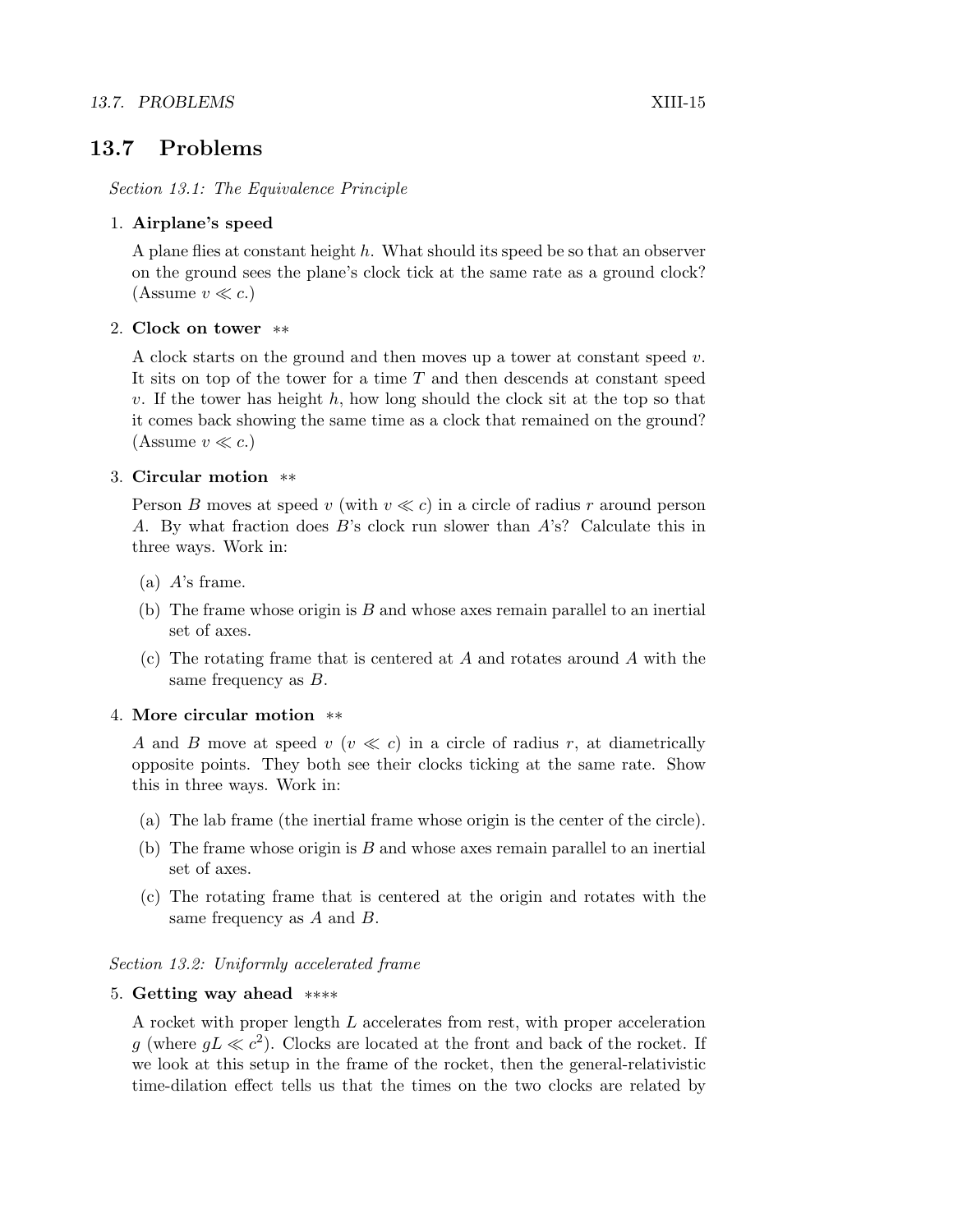$t_f = (1 + gL/c^2)t_b$ . Therefore, if we look at things in the ground frame, then the times on the two clocks are related by

$$
t_f = t_b \left( 1 + \frac{gL}{c^2} \right) - \frac{Lv}{c^2},
$$

where the last term is the standard special-relativistic "head-start" result. Derive the above relation by working entirely in the ground frame.<sup>10</sup>

#### 6. Accelerator's point of view \*\*\*

A rocket starts at rest relative to a planet, a distance  $\ell$  away. It accelerates toward the planet with proper acceleration g. Let  $\tau$  and t be the readings on the rocket's and planet's clocks, respectively.

(a) Show that when the astronaut's clock reads  $\tau$ , he observes the rocketplanet distance,  $x$  (as measured in his instantaneous inertial frame), to be given by

$$
1 + gx = \frac{1 + g\ell}{\cosh(g\tau)}.
$$
\n(13.20)

(b) Show that when the astronaut's clock reads  $\tau$ , he observes the time, t, on the planet's clock to be given by

$$
gt = (1 + g\ell)\tanh(g\tau). \tag{13.21}
$$

The results from Exercises 5 and 7 will be useful here.

## 7.  $Lv/c^2$  revisited \*\*

You stand at rest relative to a rocket that has synchronized clocks at its ends. It is then arranged for you and the rocket to move with relative speed  $v$ . A reasonable question to now ask is: As viewed by you, what is the difference in readings on the clocks located at the ends of the rocket?

It turns out that this question cannot be answered without further information on how you and the rocket got to be moving with relative speed  $v$ . There are two basic ways this relative speed can come about. The rocket can accelerate while you sit there, or you can accelerate while the rocket sits there. Using the results from Problems 5 and 6, explain what the answers to the above question are in these two cases.

#### 8. Circling the earth \*\*

Clock A sits at rest on the earth, and clock B circles the earth in an orbit that skims along the ground. Both  $A$  and  $B$  are essentially at the same radius, so

 $10$ You may find this relation surprising, because it implies that the front clock will eventually be an arbitrarily large time ahead of the back clock, in the ground frame. (The subtractive  $Lv/c^2$ term is bounded by  $L/c$  and will therefore eventually become negligible compared to the additive, and unbounded,  $(gL/c^2)t_b$  term.) But both clocks are doing basically the same thing relative to the ground frame, so how can they eventually differ by so much? Your job is to find out.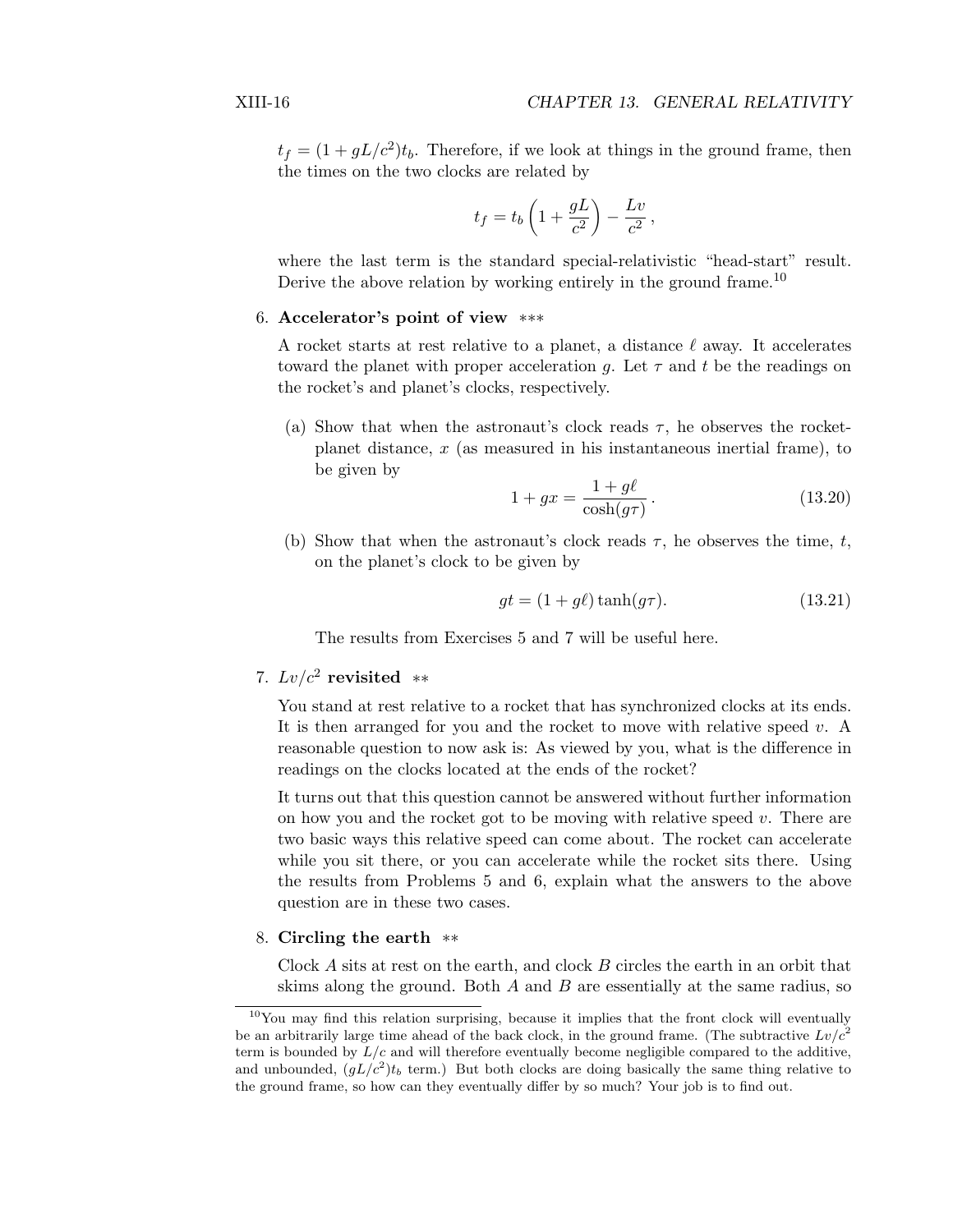### 13.7. PROBLEMS XIII-17

the GR time-dilation effect yields no difference in their times. But  $B$  is moving relative to  $A$ , so  $A$  will see  $B$  running slow, due to the usual SR time-dilation effect. The orbiting clock,  $B$ , will therefore show a *smaller* elapsed proper time each time it passes A. In other words, the clock under the influence of only gravity  $(B)$  does not show the maximal proper time, in conflict with what we have been calling the maximal-proper-time principle. Explain.

Section 13.4: Twin paradox revisited

#### 9. Twin paradox \*

A spaceship travels at speed  $v \ (v \ll c)$  to a distant star. Upon reaching the star, it decelerates and then accelerates back up to speed  $v$  in the opposite direction (uniformly, and in a short time compared to the total journey time). By what fraction does the traveler age less than her twin on earth? (Ignore the gravity from the earth.) Work in:

- (a) The earth frame.
- (b) The spaceship frame.

#### 10. Twin paradox again  $**$

- (a) Answer the previous problem, except now let the spaceship turn around by moving in a small semicircle while maintaining speed  $v$ .
- (b) Answer the previous problem, except now let the spaceship turn around by moving in an arbitrary manner. The only constraints are that the turn-around is done quickly (compared to the total journey time), and that it is contained in a small region of space (compared to the earth-star distance).

#### 11. Twin paradox times \*\*\*

- (a) In the first scenario in Section 13.5, calculate the ratio of  $B$ 's elapsed time to A's, in terms of  $v_0$  and g. Assume that  $v_0 \ll c$ , and drop high-order terms.
- (b) Do the same for the second scenario in Section 13.5. Do this from scratch using the time dilations, and then check that your answer agrees (within the accuracy of the calculations) with part (a), as the equivalence principle demands.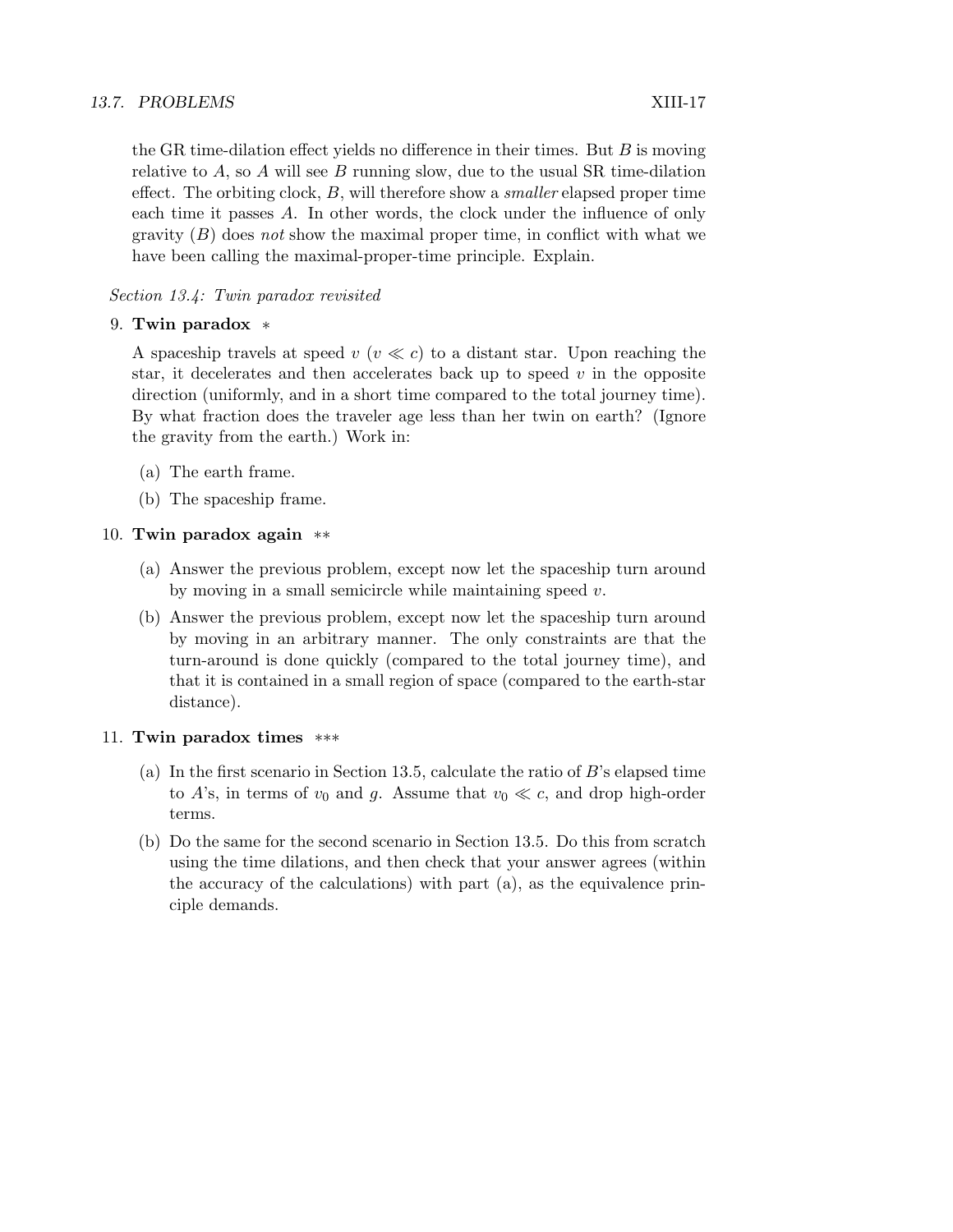### 13.8 Solutions

#### 1. Airplane's speed

An observer on the ground sees the plane's clock run slow by a factor  $\sqrt{1 - v^2/c^2}$  due to SR time dilation. But he also sees it run fast by a factor  $(1+gh/c^2)$  due to GR time dilation. We therefore want the product of these two factors to equal 1. Using the standard Taylor-series approximation for slow speeds in the first factor, we find

$$
\left(1 - \frac{v^2}{2c^2}\right)\left(1 + \frac{gh}{c^2}\right) = 1 \qquad \Longrightarrow \qquad 1 - \frac{v^2}{2c^2} + \frac{gh}{c^2} - \mathcal{O}\left(\frac{1}{c^4}\right) = 1. \tag{13.22}
$$

Neglecting the small  $1/c^4$  term, and cancelling the 1's, yields  $v = \sqrt{2gh}$ .

Interestingly,  $\sqrt{2gh}$  is also the answer to a standard question from Newtonian physics, namely, how fast must you throw a ball straight up if you want it to reach a height h?

#### 2. Clock on tower

The SR time-dilation factor is  $\sqrt{1 - v^2/c^2} \approx 1 - v^2/2c^2$ . The clock therefore loses a fraction  $v^2/2c^2$  of the time elapsed during its motion up and down the tower. The upward journey takes a time  $h/v$ , and likewise for the downward trip, so the time loss due to the SR effect is  $\overline{a}$  $\mathbf{r}$ 

$$
\left(\frac{v^2}{2c^2}\right)\left(\frac{2h}{v}\right) = \frac{vh}{c^2}.
$$
\n(13.23)

Our goal is to balance this time loss with the time gain due to the GR time-dilation effect. If the clock sits on top of the tower for a time  $T$ , then the time gain is

$$
\left(\frac{gh}{c^2}\right)T.\tag{13.24}
$$

But we must not forget also the increase in time due to the height gained while the clock is in motion. During its motion, the clock's average height is  $h/2$ . The total time in motion is  $2h/v$ , so the GR time gain while the clock is moving is

$$
\left(\frac{g(h/2)}{c^2}\right)\left(\frac{2h}{v}\right) = \frac{gh^2}{c^2v}.
$$
\n(13.25)

Setting the total change in the clock's time equal to zero gives

$$
-\frac{vh}{c^2} + \frac{gh}{c^2}T + \frac{gh^2}{c^2v} = 0 \implies -v + gT + \frac{gh}{v} = 0.
$$
 (13.26)

Therefore,

$$
T = \frac{v}{g} - \frac{h}{v}.
$$
\n
$$
(13.27)
$$

REMARKS: Note that we must have  $v > \sqrt{gh}$  in order for a positive solution for T to exist. It is the started we have  $v > \sqrt{g}h$  in order to a positive solution for T to exist.<br>If  $v < \sqrt{gh}$ , then the SR effect is too small to cancel out the GR effect, even if the clock spends no time sitting at the top. If  $v = \sqrt{gh}$ , then  $T = 0$ , and we essentially have the same spends no time string at the top. If  $v = \sqrt{g}u$ , then  $T = 0$ , and we essentially have the same<br>situation as in Exercise 1. Note also that if v is very large compared to  $\sqrt{gh}$  (but still small situation as in Exercise 1. Note also that if v is very large compared to  $\sqrt{gh}$  (but still small compared to c, so that our  $\sqrt{1 - v^2/c^2} \approx 1 - v^2/2c^2$  approximation is valid), then  $T \approx v/g$ , which is independent of  $h$ .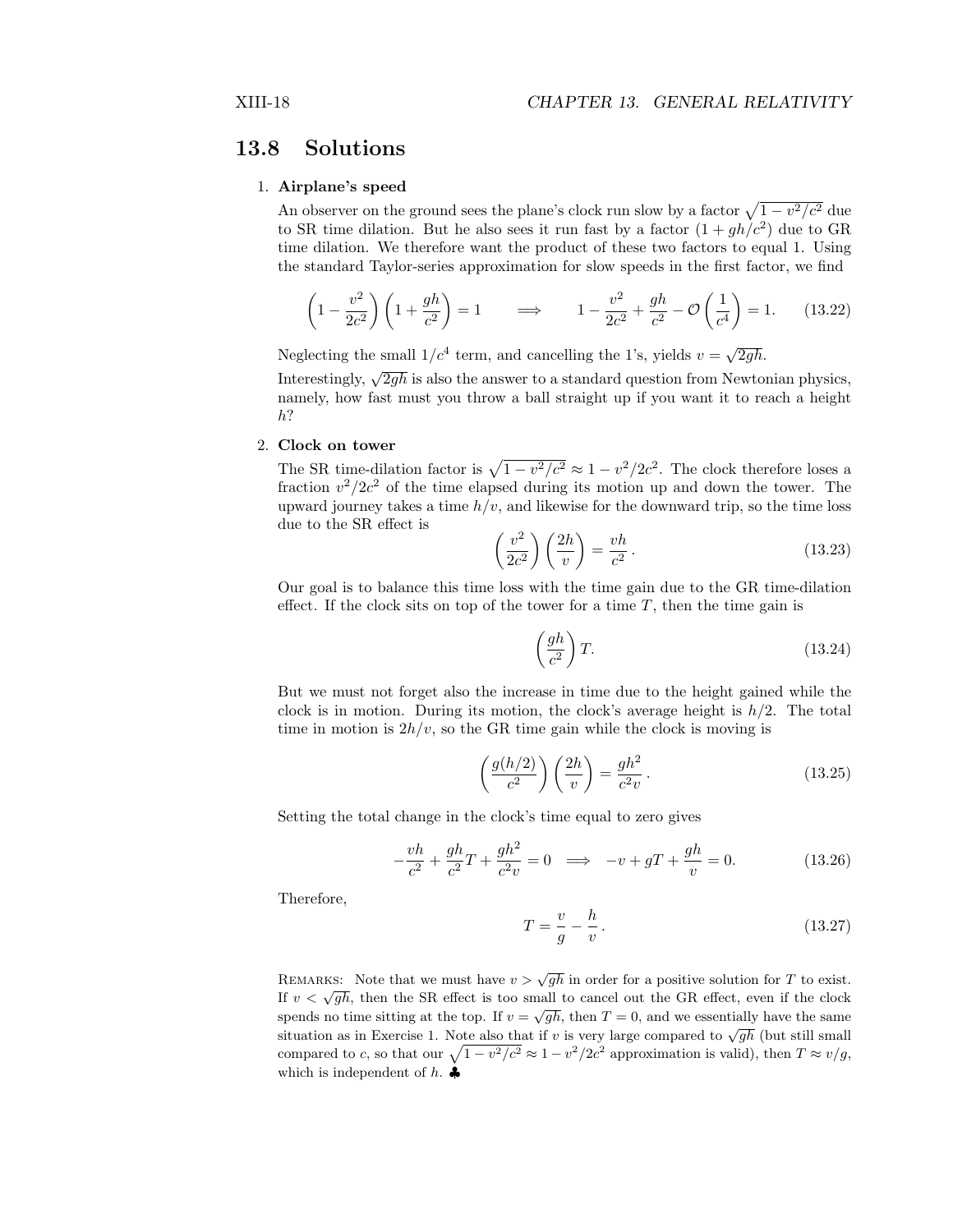#### 3. Circular motion

- (a) In  $A$ 's frame, there is only the SR time-dilation effect. A sees  $B$  move at speed In A's frame, there is only the SR time-dilation effect. A sees B move at speed v, so B's clock runs slow by a factor of  $\sqrt{1 - v^2/c^2}$ . And since  $v \ll c$ , we may use the Taylor series to approximate this as  $1 - v^2/2c^2$ .
- (b) In this frame, there are both SR and GR time-dilation effects. A moves at speed v with respect to B in this frame, so there is the SR effect that  $A$ 's clock runs v with respect to *B* in this frame, so there<br>slow by a factor  $\sqrt{1 - v^2/c^2} \approx 1 - v^2/2c^2$ .

But B undergoes an acceleration of  $a = v^2/r$  toward A, so there is also the GR effect that A's clock runs fast by a factor  $1 + ar/c^2 = 1 + v^2/c^2$ .

Multiplying these two effects together, we find (to lowest order) that A's clock runs fast by a factor  $1 + v^2/2c^2$ . This means (to lowest order) that B's clock runs slow by a factor  $1 - v^2/2c^2$ , in agreement with the answer to part (a).

(c) In this frame, there is no relative motion between  $A$  and  $B$ , so there is only the GR time-dilation effect. The gravitational field (that is, the centripetal acceleration) at a distance x from the center is  $g_x = x\omega^2$ . Imagine lining up a series of clocks along a radius, with separation  $dx$ . Then the GR time-dilation result tells us that each clock loses a fraction  $g_x dx/c^2 = x\omega^2 dx/c^2$  of time relative to the clock just inside it. Integrating these fractions from  $x = 0$  to  $x = r$  shows that B's clock loses a fraction  $r^2 \omega^2 / 2c^2 = v^2 / 2c^2$ , compared to A's clock. This agrees with the results in parts (a) and (b).

#### 4. More circular motion

(a) In the lab frame, the situation is symmetric with respect to  $A$  and  $B$ . Therefore, if  $A$  and  $B$  are decelerated in a symmetric manner and brought together, then their clocks must read the same time.

Assume (in the interest of obtaining a contradiction), that A sees B's clock run slow. Then after an arbitrarily long time,  $A$  will see  $B$ 's clock an arbitrarily large time behind his. Now bring  $A$  and  $B$  to a stop. There is no possible way that the stopping motion can make  $B$ 's clock gain an arbitrarily large amount of time, as seen by A. This is true because everything takes place in a finite region of space, so there is an upper bound on the GR time-dilation effect (because it behaves like  $gh/c^2$ , and h is bounded). Therefore, A will end up seeing B's clock reading less. This contradicts the result of the previous paragraph.

REMARK: Note how this problem differs from the problem where  $A$  and  $B$  move with equal speeds directly away from each other, and then reverse directions and head back to meet up again.

For this new "linear" problem, the symmetry reasoning in the first paragraph above still holds; they will indeed have the same clock readings when they meet up again. But the reasoning in the second paragraph does not hold (it better not, because each person does not see the other person's clock running at the same rate). The error is that in this linear scenario, the experiment is not contained in a small region of space, so the turning-around effects of order  $gh/c^2$  become arbitrarily large as the time of travel becomes arbitrarily large, since h grows with time (see Problem 9).  $\clubsuit$ 

(b) In this frame, there are both SR and GR time-dilation effects. A moves at speed  $2v$  with respect to  $B$  in this frame (we don't need to use the relativistic velocity-addition formula, because  $v \ll c$ ), so this gives the SR effect that A's clock runs slow by a factor  $\sqrt{1 - (2v)^2/c^2} \approx 1 - 2v^2/c^2$ .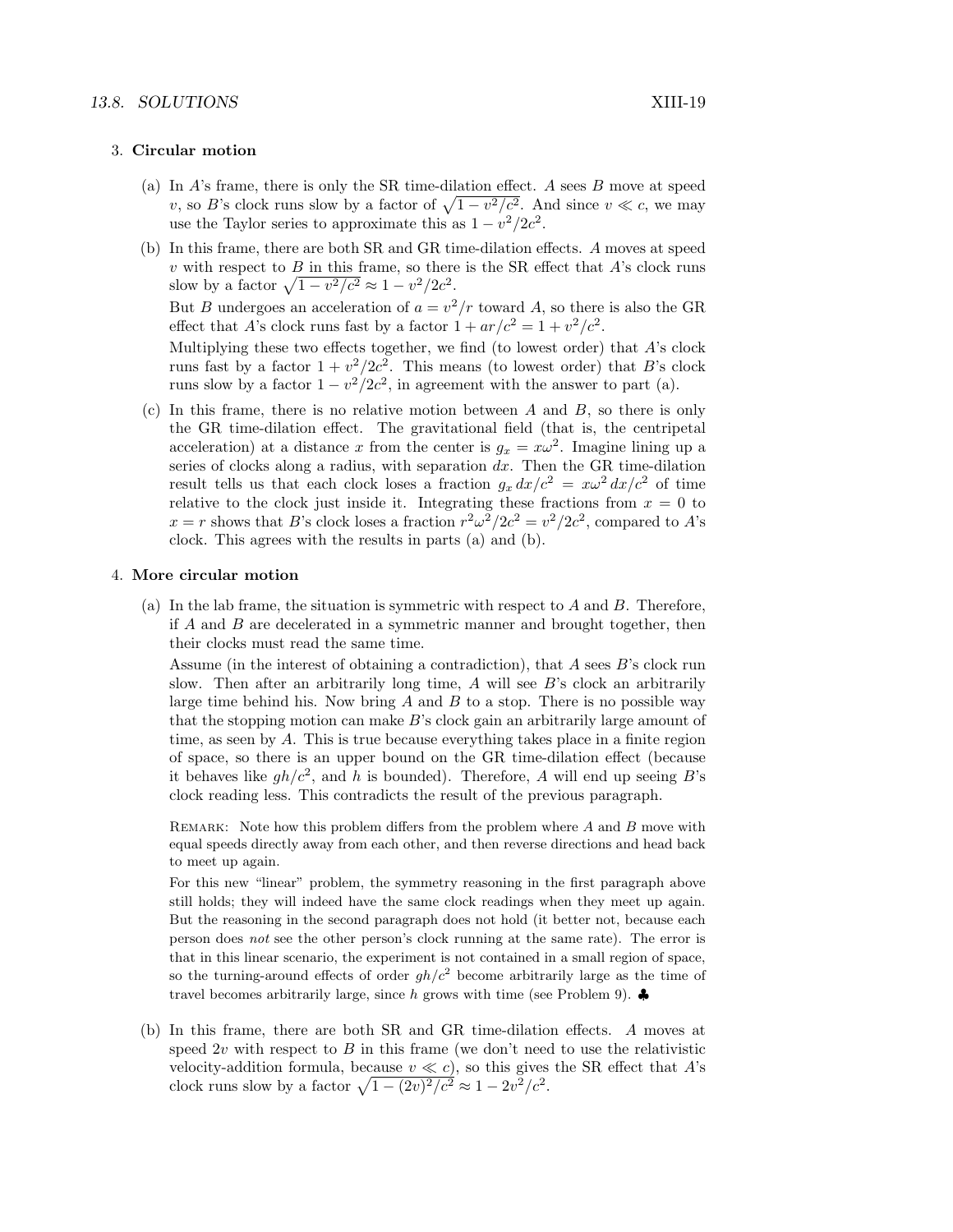But B undergoes an acceleration of  $a = v^2/r$  toward A, so there is also the GR effect that A's clock runs fast by a factor  $1 + a(2r)/c^2 = 1 + 2v^2/c^2$  (because they are separated by a distance  $2r$ ).

Multiplying these two effects together, we find (to lowest order) that the two clocks run at the same rate.

(c) In this frame, there is no relative motion between A and B. Hence, there is only the GR effect. But A and B are both at the same gravitational potential, because they are at the same radius. Therefore, they both see the clocks running at the same rate.

If you want, you can line up a series of clocks along the diameter between A and B, as we did along a radius in part (c) of Problem 3. The clocks will gain time as you march in toward the center, and then lose back the same amount of time as you march back out to the diametrically opposite point.

#### 5. Getting way ahead

The explanation of why the two clocks show different times in the ground frame is the following. The rocket becomes increasingly length contracted in the ground frame, which means that the front end isn't traveling as fast as the back end. Therefore, the time-dilation factor for the front clock isn't as large as that for the back clock. So the front clock loses less time relative to the ground, and hence ends up ahead of the back clock. Of course, it's not at all obvious that everything works out quantitatively, and that the front clock eventually ends up an arbitrarily large time ahead of the back clock. In fact, it's quite surprising that this is the case, because the above difference in speeds is rather small. But let's now show that the above explanation does indeed account for the difference in the clock readings.

Let the back of the rocket be located at position x. Then the front is located at position  $x + L\sqrt{1 - v^2}$  (with  $c = 1$ ), due to the length contraction. Taking the time derivatives of the two positions, we see that the speeds of the back and front are (with  $v \equiv dx/dt$ <sup>11</sup>

$$
v_b = v, \qquad \text{and} \qquad v_f = v(1 - L\gamma \dot{v}). \tag{13.28}
$$

For  $v<sub>b</sub>$ , we will simply invoke the result in eq. (13.4),

$$
v_b = v = \frac{gt}{\sqrt{1 + (gt)^2}},
$$
\n(13.29)

where  $t$  is the time in the ground frame.

Having found v, we must now find the  $\gamma$ -factors associated with the speeds of the front and back of the rocket. The  $\gamma$ -factor associated with the speed of the back (namely  $v)$  is

$$
\gamma_b = \frac{1}{\sqrt{1 - v^2}} = \sqrt{1 + (gt)^2}.
$$
\n(13.30)

The  $\gamma$ -factor associated with the speed of the front,  $v_f = v(1-L\gamma \dot{v})$ , is a little harder to obtain. We must first calculate *i*. From eq. (13.29), we find  $\dot{v} = g/(1 + g^2 t^2)^{3/2}$ , which gives  $\overline{a}$  $\mathbf{r}$ 

$$
v_f = v(1 - L\gamma \dot{v}) = \frac{gt}{\sqrt{1 + (gt)^2}} \left(1 - \frac{gL}{1 + g^2 t^2}\right).
$$
 (13.31)

<sup>&</sup>lt;sup>11</sup>Since these speeds are not equal, there is of course an ambiguity concerning which speed we Since these speeds are not equal, there is of course an ambiguity concerning which speed we<br>should use in the length-contraction factor,  $\sqrt{1-v^2}$ . Equivalently, the rocket actually doesn't have one inertial frame that describes all of it. But you can show that any differences arising from this ambiguity are of higher order in  $gL/c^2$  than we need to be concerned with.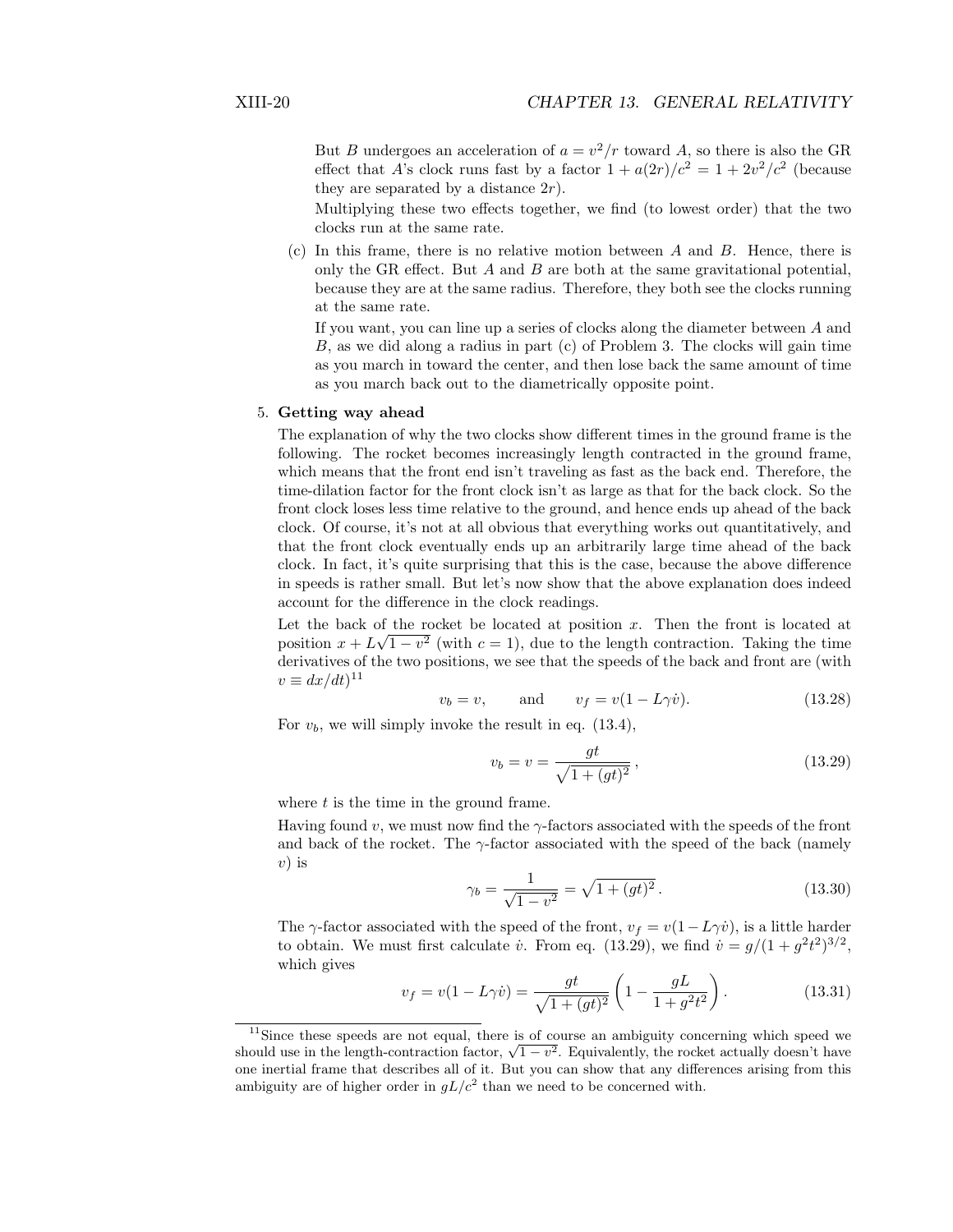The  $\gamma$ -factor (or rather  $1/\gamma$ , which is what we'll be concerned with) associated with this speed can now be found as follows. In the first line below, we ignore the higherorder  $(gL)^2$  term, because it is really  $(gL/c^2)^2$ , and we are assuming that  $gL/c^2$ is small. And in obtaining the third line, we use the Taylor-series approximation, √  $\sqrt{1-\epsilon} \approx 1-\epsilon/2.$ 

$$
\frac{1}{\gamma_f} = \sqrt{1 - v_f^2} \approx \sqrt{1 - \frac{g^2 t^2}{1 + g^2 t^2} \left(1 - \frac{2gL}{1 + g^2 t^2}\right)}
$$

$$
= \frac{1}{\sqrt{1 + g^2 t^2}} \sqrt{1 + \frac{2g^3 t^2 L}{1 + g^2 t^2}}
$$

$$
\approx \frac{1}{\sqrt{1 + g^2 t^2}} \left(1 + \frac{g^3 t^2 L}{1 + g^2 t^2}\right). \tag{13.32}
$$

We can now calculate the time that each clock shows, at time  $t$  in the ground frame. The time on the back clock changes according to  $dt_b = dt/\gamma_b$ , so eq. (13.30) gives

$$
t_b = \int_0^t \frac{dt}{\sqrt{1 + g^2 t^2}}.
$$
\n(13.33)

The integral<sup>12</sup> of  $1/\sqrt{ }$  $\overline{1+x^2}$  is sinh<sup>-1</sup> x. Letting  $x \equiv gt$ , this gives

$$
gt_b = \sinh^{-1}(gt). \t\t(13.34)
$$

The time on the front clock changes according to  $dt_f = dt/\gamma_f$ , so eq. (13.32) gives

$$
t_f = \int_0^t \frac{dt}{\sqrt{1 + g^2 t^2}} + \int_0^t \frac{g^3 t^2 L dt}{(1 + g^2 t^2)^{3/2}}.
$$
 (13.35)

The integral<sup>13</sup> of  $x^2/(1+x^2)^{3/2}$  is  $\sinh^{-1} x - x/\sqrt{1+x^2}$ . Letting  $x \equiv gt$ , this gives  $\overline{a}$ !<br>}

$$
gt_f = \sinh^{-1}(gt) + (gL)\left(\sinh^{-1}(gt) - \frac{gt}{\sqrt{1+g^2t^2}}\right).
$$
 (13.36)

Using eqs. (13.29), (13.34), and (13.29), we may rewrite this as

$$
gt_f = gt_b(1 + gL) - gLv.
$$
\n(13.37)

Dividing by  $g$ , and putting the  $c$ 's back in to make the units correct, we finally have

$$
t_f = t_b \left( 1 + \frac{gL}{c^2} \right) - \frac{Lv}{c^2},\tag{13.38}
$$

as we wanted to show.

Remark: Looked at from the reverse point of view, this calculation, which uses only specialrelativity concepts, demonstrates that someone at the back of a rocket sees a clock at the front running fast by a factor  $(1 + gL/c^2)$ . There are, however, far easier ways of deriving this, as we saw in Section 13.2 and in Problem 10.24 ("Acceleration and redshift"). ♣

<sup>&</sup>lt;sup>12</sup>To derive this, make the substitution  $x \equiv \sinh \theta$ .

<sup>&</sup>lt;sup>13</sup>Again, to derive this, make the substitution  $x \equiv \sinh \theta$ .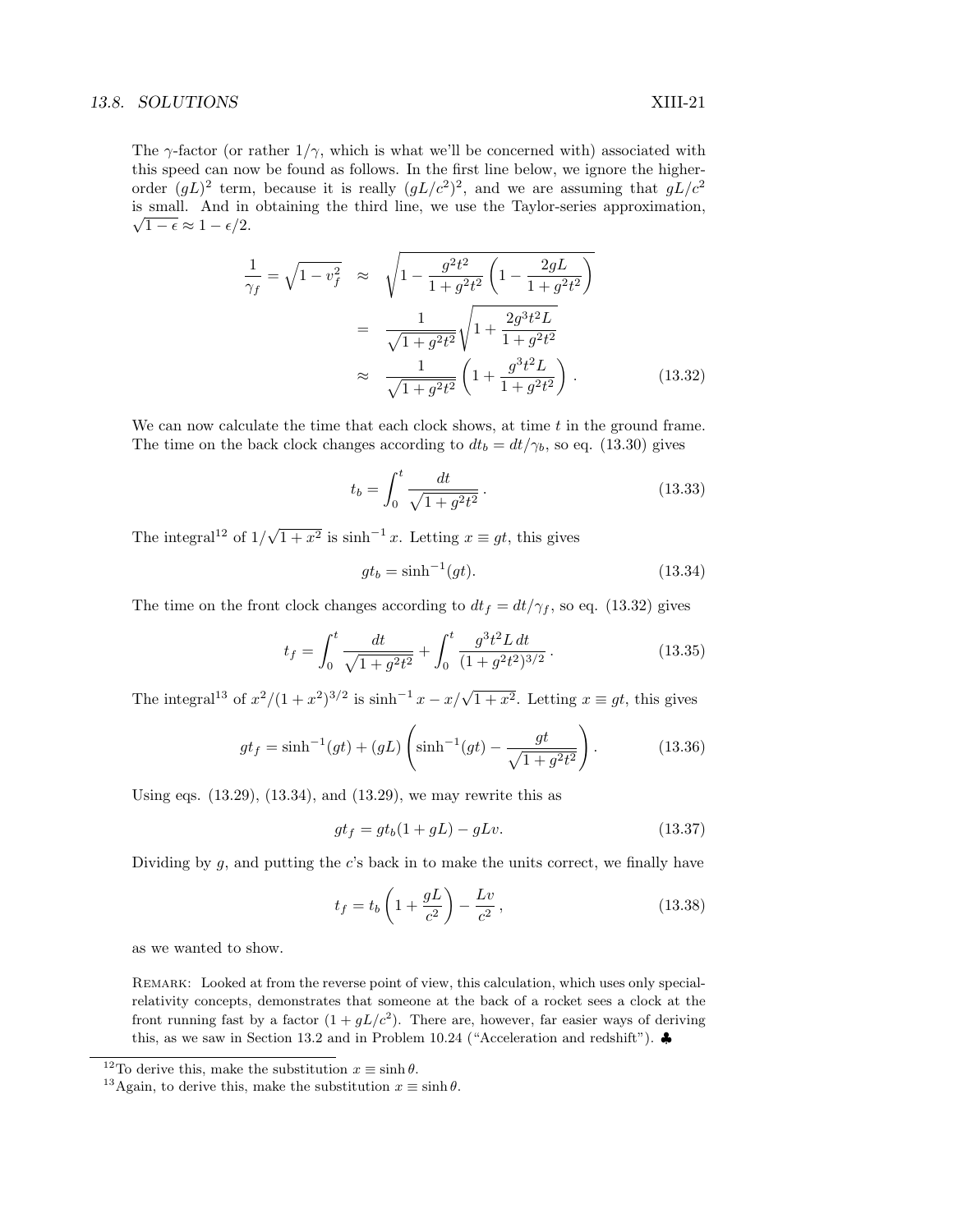#### 6. Accelerator's point of view

(a) First Solution: Eq. (13.5) says that the distance traveled by the rocket (as measured in the original inertial frame), as a function of the time in the inertial frame, is ´

$$
d = \frac{1}{g} \left( \sqrt{1 + (gt)^2} - 1 \right). \tag{13.39}
$$

An inertial observer on the planet therefore measures the rocket-planet distance to be  $\mathcal{L}$ ´

$$
x = \ell - \frac{1}{g} \left( \sqrt{1 + (gt)^2} - 1 \right). \tag{13.40}
$$

The rocket observer will see this length being contracted by a factor  $\gamma$ . Using the result of Exercise 5, we have  $\gamma = \sqrt{1 + (gt)^2} = \cosh(g\tau)$ . So the rocket-planet distance, as measured in the instantaneous inertial frame of the rocket, is

$$
x = \frac{\ell - \frac{1}{g}(\cosh(g\tau) - 1)}{\cosh(g\tau)} \qquad \Longrightarrow \qquad 1 + gx = \frac{1 + g\ell}{\cosh(g\tau)},\tag{13.41}
$$

as desired.

Second Solution: Eq. (13.18) gives the speed of the planet in the accelerating frame of the rocket. Using the results of Exercise 5 to write v in terms of  $\tau$ , we have (with  $c = 1$ )

$$
\frac{dx}{d\tau} = -(1+gx)\tanh(g\tau). \tag{13.42}
$$

Separating variables and integrating gives

$$
\int \frac{dx}{1+gx} = -\int \tanh(g\tau) d\tau \qquad \Longrightarrow \qquad \ln(1+gx) = -\ln(\cosh(g\tau)) + C
$$

$$
\Longrightarrow \qquad 1+gx = \frac{A}{\cosh(g\tau)}.
$$
(13.43)

Since the initial condition is  $x = \ell$  when  $\tau = 0$ , we must have  $A = 1 + g\ell$ , which gives eq. (13.20), as desired.

(b) Eq. (13.17) says that the planet's clock runs fast (or slow) according to

$$
dt = d\tau (1 + gx)\sqrt{1 - v^2}.
$$
 (13.44)

The results of Exercise 5 yield  $\sqrt{1-v^2} = 1/\cosh(g\tau)$ . Combining this with the result for  $1 + gx$  above, and integrating, gives

$$
\int dt = \int \frac{(1+g\ell) d\tau}{\cosh^2(g\tau)} \qquad \Longrightarrow \qquad gt = (1+g\ell)\tanh(g\tau),\tag{13.45}
$$

as desired.

#### 7.  $Lv/c^2$  revisited

Consider first the case where the rocket accelerates while you sit there. Problem 5 is exactly relevant here, and it tells us that in your frame the clock readings are related by  $\overline{a}$  $\mathbf{r}$ 

$$
t_f = t_b \left( 1 + \frac{gL}{c^2} \right) - \frac{Lv}{c^2} \,. \tag{13.46}
$$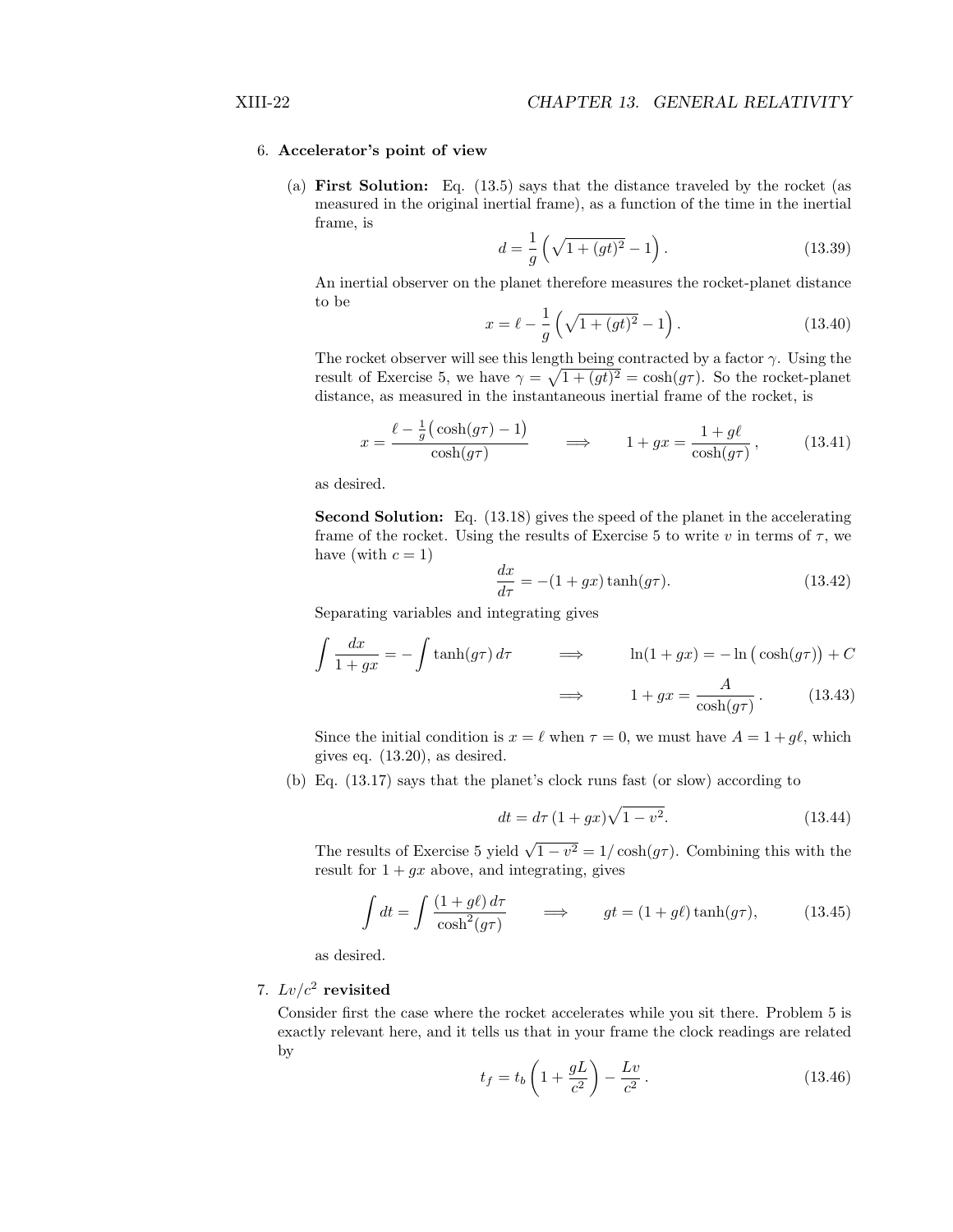You will eventually see the front clock an arbitrarily large time ahead of the back clock. Note that for small times (before things become relativistic), the standard Newtonian result,  $v \approx gt_b$ , is valid, so we have

$$
t_f \approx \left(t_b + \frac{Lv}{c^2}\right) - \frac{Lv}{c^2} = t_b.
$$
\n(13.47)

We see that in the setup where the rocket is the one that accelerates, both clocks show essentially the same time near the start (the leading term in the time difference is of order  $(v/c)^2$ ). This makes sense; both clocks have essentially the same speed at the beginning, so to lowest order their  $\gamma$  factors are the same, so the clocks run at the same rate. But eventually the front clock will get ahead of the back clock.

Now consider the case where you accelerate while the rocket sits there. Problem 6 is relevant here, if we let the rocket in that problem now become you, and if we let two planets a distance L apart become the two ends of the rocket. The times you observe on the front and back clocks on the rocket are then, using eq. (13.45) and assuming that you are accelerating toward the rocket,

$$
gt_f = (1 + g\ell)\tanh(g\tau)
$$
, and  $gt_b = (1 + g(\ell + L))\tanh(g\tau)$ . (13.48)

But from Exercise 5, we know that your speed relative to the rocket is  $v = \tanh g\tau$ . Eq. (13.48) therefore gives  $t_b = t_f + Lv$ , or  $t_b = t_f + Lv/c^2$  with the  $c^2$ . So in this case we arrive at the standard  $Lv/c^2$  "head-start" result.

The point here is that in this second case, the clocks are synchronized in the rocket frame, and this is the assumption that went into our derivation of the  $Lv/c^2$  result in Chapter 10. In the first case above where the rocket accelerates, the clocks are not synchronized in the rocket frame (except right at the start), so it's not surprising that we don't obtain the  $Lv/c^2$  result.

#### 8. Circling the earth

This is one setup where we really need to use the correct term, stationary-proper-time principle. It turns out that  $B$ 's path yields a saddle point for the proper time. The value at this saddle point is less than A's proper time, but this is irrelevant, because we only care about local extrema, not global ones.

B's path is a saddle point because there exist nearby paths that give both a larger and smaller proper time.<sup>14</sup> The proper time can be made smaller by having  $B$  speed up and slow down. This will cause a net increase in the time-dilation effect as viewed by A, thereby yielding a smaller proper time.<sup>15</sup> The proper time can be made larger by having  $B$  take a nearby path that doesn't quite form a great circle on the earth. (Imagine the curve traced out by a rubber band that has just begun to slip away from a great-circle position.) This path is shorter, so  $B$  won't have to travel as fast to get back in a given time, so the time-dilation effect will be smaller as viewed by  $A$ , thereby yielding a larger proper time.

<sup>&</sup>lt;sup>14</sup>The differences are in fact second-order ones, because the first-order ones vanish due to the fact that the path satisfies the Euler-Lagrange equations for the Lagrangian in eq. (13.15).

<sup>&</sup>lt;sup>15</sup>This is true for the same reason that a person who travels at constant speed in a straight line between two points will show a larger proper time than a second person who speeds up and slows down. This follows directly from SR time dilation, as viewed by the first person. If you want, you can imagine unrolling B's circular orbit into a straight line, and then invoke the result just mentioned. As far as SR time-dilation effects from clock A's point of view go, it doesn't matter if the circle is unrolled into a straight line.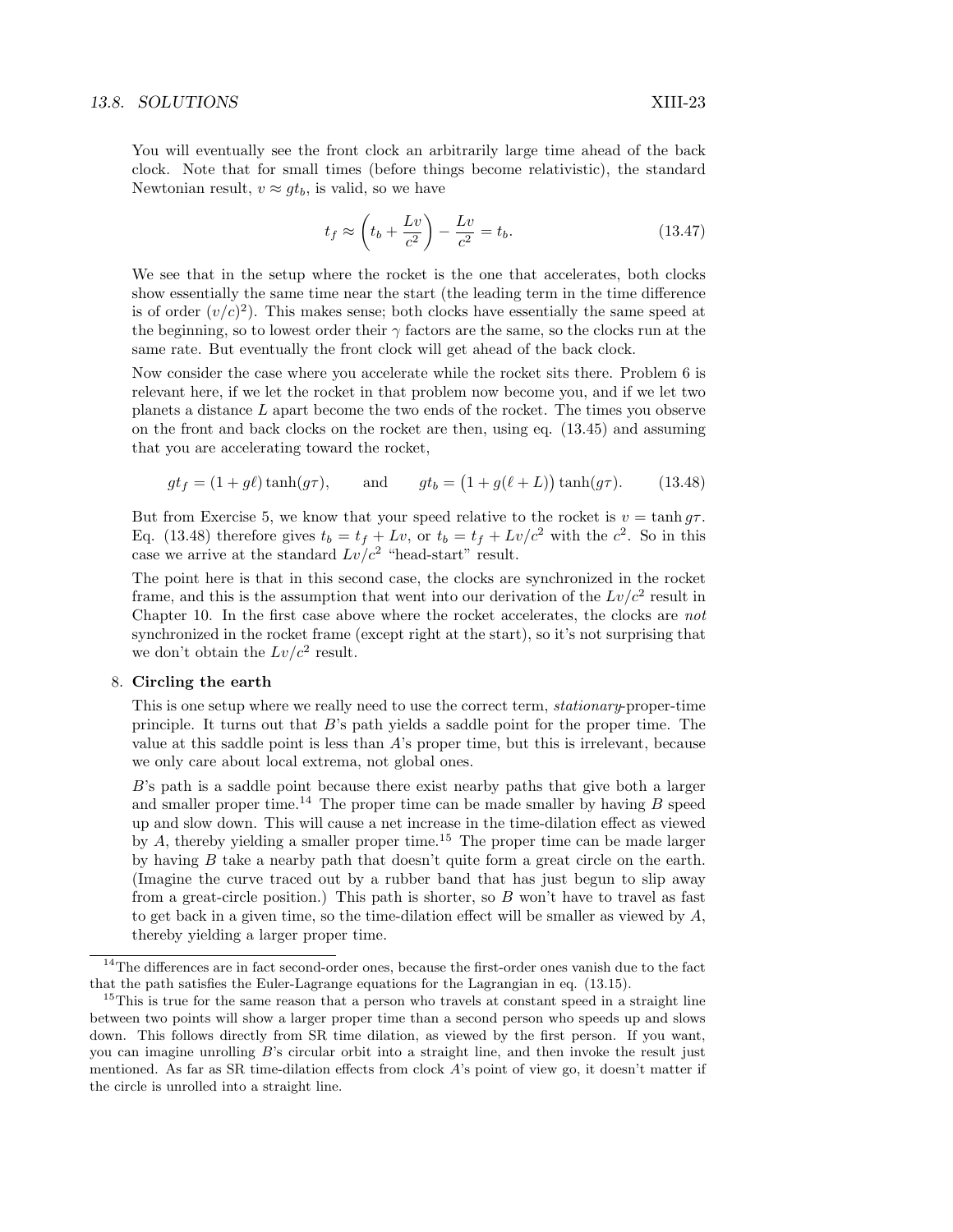#### 9. Twin paradox

- (a) In the earth frame, the spaceship travels at speed v for essentially the whole time. In the earth frame, the spaceship travels at speed v for essentially the whole time.<br>Therefore, the traveler ages less by a fraction  $\sqrt{1 - v^2/c^2} \approx 1 - v^2/2c^2$ . The fractional loss of time is thus  $v^2/2c^2$ . The time-dilation effect will be different during the short turning-around period, but this is negligible.
- (b) Let the distance to the star be  $\ell$ , as measured in the frame of the earth (but the difference in lengths in the two frames is negligible in this problem), and let the turnaround take a time T. Then the given information says that  $T \ll (2\ell)/v$ . During the constant-speed part of the trip, the traveler sees the earth clock During the constant-speed part of the trip, the traveler sees the earth clock<br>running slow by a fraction  $\sqrt{1 - v^2/c^2} \approx 1 - v^2/2c^2$ . The time for this constantspeed part is  $2\ell/v$ , so the earth clock loses a time of  $(v^2/2c^2)(2\ell/v) = v\ell/c^2$ . However, during the turnaround time, the spaceship is accelerating toward the earth, so the traveler sees the earth clock running fast, due to the GR time dilation. The magnitude of the acceleration is  $a = 2v/T$ , because the spaceship goes from velocity v to  $-v$  in time T. The earth clock therefore runs fast by a factor  $1 + a\ell/c^2 = 1 + 2\nu\ell/T c^2$ . This happens for a time T, so the earth clock gains a time of  $(2v\ell/Tc^2)T = 2v\ell/c^2$ .

Combining the results of the previous two paragraphs, we see that the earth clock gains a time of  $2v\ell/c^2 - v\ell/c^2 = v\ell/c^2$ . This is a fraction  $(v\ell/c^2)/(2\ell/v) = v^2/2c^2$ of the total time, in agreement with part (a).

#### 10. Twin paradox again

(a) The only difference between this problem and the previous one is the nature of the turnaround, so all we need to show here is that the traveler still sees the earth clock gain a time of  $2\nu\ell/c^2$  during the turnaround.

Let the radius of the semicircle be  $r$ . Then the magnitude of the acceleration is  $a = v^2/r$ . Let  $\theta$  be the angle shown in Fig. 13.9. For a given  $\theta$ , the earth is at a height of essentially  $\ell \cos \theta$  in the gravitational field felt by the spaceship. The fractional time that the earth gains while the traveler is at angle  $\theta$  is therefore  $ah/c^2 = (v^2/r)(\ell \cos \theta)/c^2$ . Integrating this over the time of the turnaround, and using  $dt = r d\theta/v$ , we see that the earth gains a time of

$$
\Delta t = \int_{-\pi/2}^{\pi/2} \left( \frac{v^2 \ell \cos \theta}{rc^2} \right) \left( \frac{r \, d\theta}{v} \right) = \frac{2v\ell}{c^2},\tag{13.49}
$$

during the turnaround, as we wanted to show.

(b) Let the acceleration vector at a given instant be **a**, and let  $\ell$  be the vector from the spaceship to the earth. Note that since the turnaround is done in a small region of space,  $\ell$  is essentially constant here.

The earth is at a height of essentially  $\hat{\mathbf{a}} \cdot \hat{\mathbf{\ell}}$  in the gravitational field felt by the spaceship. (The dot product just gives the cosine term in the above solution to part (a).) The fractional time gain,  $ah/c^2$ , is therefore equal to  $|a|(\hat{a} \cdot \ell)/c^2 =$  $\mathbf{a} \cdot \ell/c^2$ . Integrating this over the time of the turnaround, we see that the earth gains a time of

$$
\Delta t = \int_{t_i}^{t_f} \frac{\mathbf{a} \cdot \boldsymbol{\ell}}{c^2} dt = \frac{\boldsymbol{\ell}}{c^2} \cdot \int_{t_i}^{t_f} \mathbf{a} dt
$$

$$
= \frac{\boldsymbol{\ell}}{c^2} \cdot (\mathbf{v}_f - \mathbf{v}_i)
$$



Figure 13.9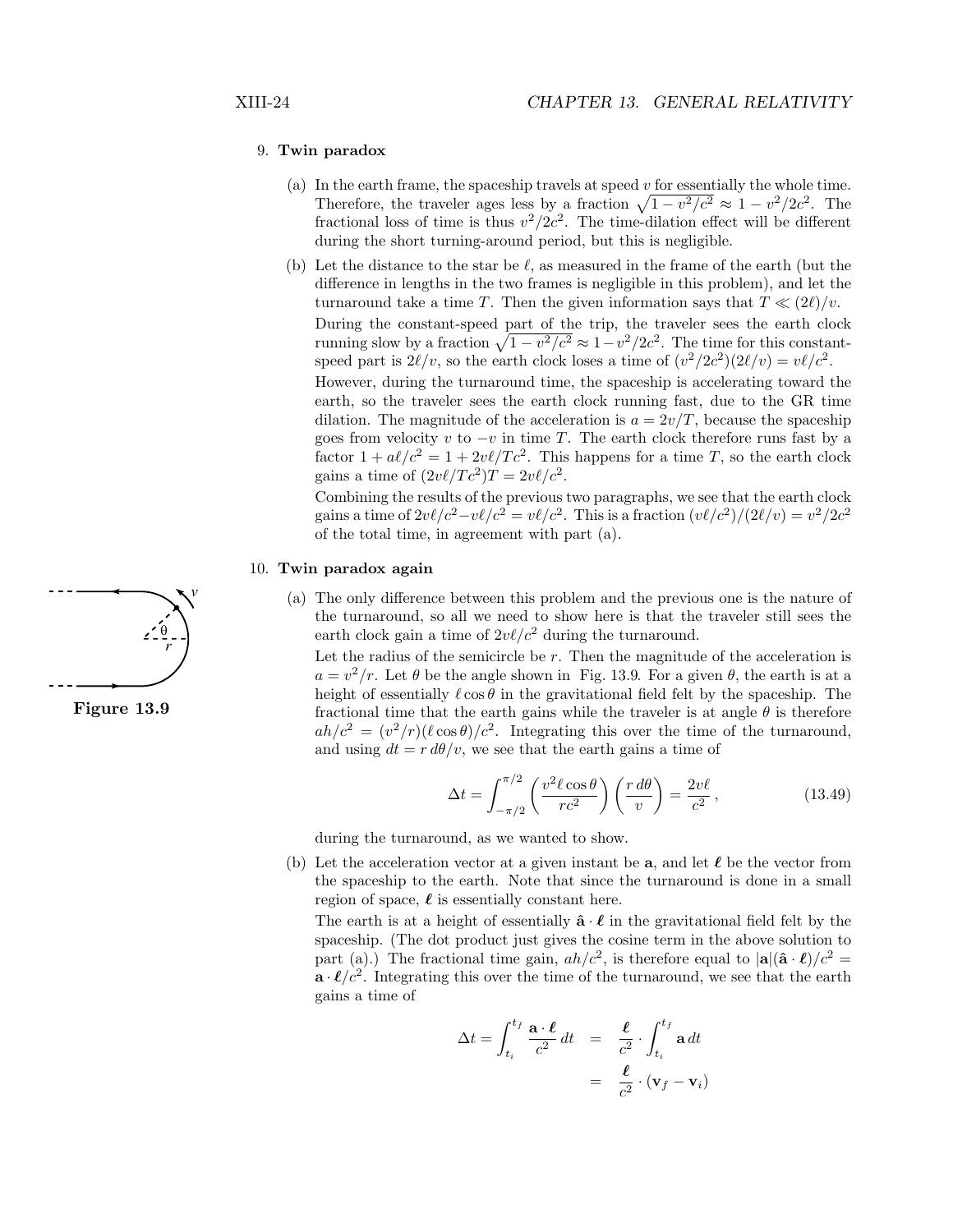$$
= \frac{\ell \cdot (2\mathbf{v}_f)}{c^2}
$$
  

$$
= \frac{2v\ell}{c^2},
$$
 (13.50)

during the turnaround, as we wanted to show. The whole point here is that no matter what complicated motion the traveler undergoes during the turnaround, the total effect is to simply change the velocity from  $\bf{v}$  outward to  $\bf{v}$  inward.

#### 11. Twin paradox times

(a) As viewed by A, the times of the twins are related by

$$
dt_B = \sqrt{1 - v^2} \, dt_A. \tag{13.51}
$$

Assuming  $v_0 \ll c$ , we may say that  $v(t_A)$  is essentially equal to  $v_0 - gt_A$ , so the out and back parts of the trip each take a time of essentially  $v_0/g$  in A's frame. The total elapsed time on  $B$ 's clock is therefore

$$
T_B = \int dt_B \approx 2 \int_0^{v_0/g} \sqrt{1 - v^2} dt_A
$$
  
\n
$$
\approx 2 \int_0^{v_0/g} \left(1 - \frac{v^2}{2}\right) dt_A
$$
  
\n
$$
\approx 2 \int_0^{v_0/g} \left(1 - \frac{1}{2}(v_0 - gt)^2\right) dt
$$
  
\n
$$
= 2 \left(t + \frac{1}{6g}(v_0 - gt)^3\right) \Big|_0^{v_0/g}
$$
  
\n
$$
= \frac{2v_0}{g} - \frac{v_0^3}{3gc^2}, \qquad (13.52)
$$

where we have put the c's back in to make the units right. The ratio of  $B$ 's elapsed time to  $A$ 's is therefore

$$
\frac{T_B}{T_A} \approx \frac{T_B}{2v_0/g} \approx 1 - \frac{v_0^2}{6c^2} \,. \tag{13.53}
$$

(b) As viewed by  $B$ , the relation between the twins' times is given by eq. (13.13),

$$
dt_A = \sqrt{1 - \frac{v^2}{c^2}} \left( 1 + \frac{gy}{c^2} \right) dt_B.
$$
 (13.54)

Assuming  $v_0 \ll c$ , we may say that  $v(t_B)$  is essentially equal to  $v_0 - gt_B$ , and A's height is essentially equal to  $v_0 t_B - g t_B^2/2$ . The up and down parts of the trip each take a time of essentially  $v_0/g$  in B's frame. Therefore, the total elapsed time on A's clock is (using the approximation in eq. (13.14), and dropping the  $c's)$ 

$$
T_A = \int dt_A \approx 2 \int_0^{v_0/g} \left( 1 - \frac{v^2}{2} + gy \right) dt_B.
$$
  
 
$$
\approx 2 \int_0^{v_0/g} \left( 1 - \frac{1}{2} (v_0 - gt)^2 + g(v_0 t - gt^2 / 2) \right) dt.
$$